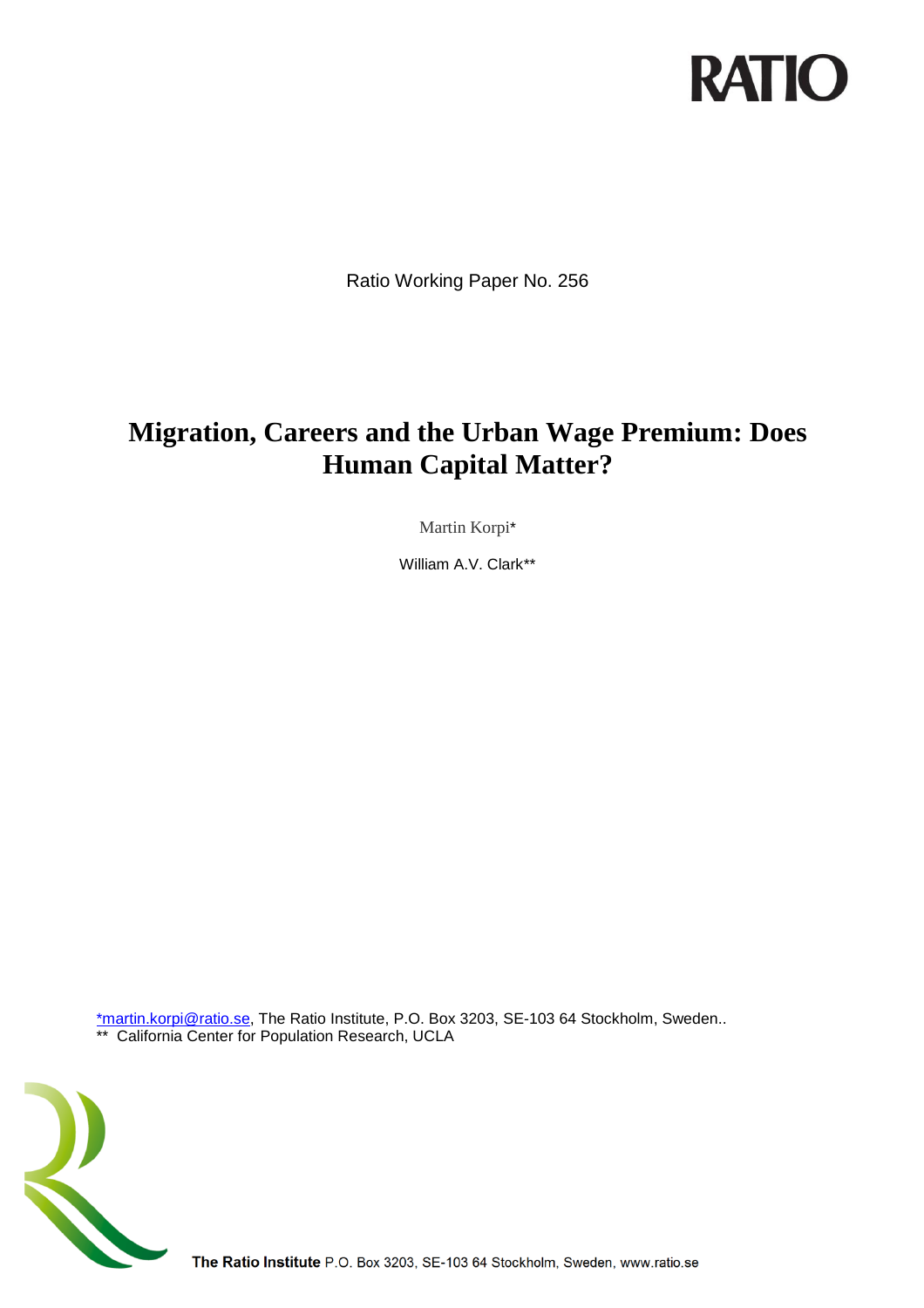#### **Migration, Careers and the Urban Wage Premium: Does Human Capital Matter?**

## **Martin Korpi <sup>1</sup>**

Ratio Institute, Stockholm, and EHFF, Stockholm School of Economics

#### **William A.V. Clark**

California Center for Population Research, UCLA

**Abstract:** Using detailed Swedish full population data on regional migrants, this paper addresses the question of whether the urban wage premium, and "thick" labor market matching effects, are found only among the higher educated or across all educational groups, and whether the urban population threshold for these type of effects varies by educational category. Estimating initial wages, average wage level and wage growth 2001-2009, we find similar matching effects for all educational groups in the three largest metropolitan areas, but very weak effects for cities ranked  $4<sup>th</sup>$  -  $6<sup>th</sup>$  in the urban hierarchy. Our findings suggest that positive urban matching effects are not limited to those with higher education, but that there are distinct population thresholds for these type of effects, regardless of educational background.

**Keywords:** Human capital; urban wage premium; domestic migration; market thickness; mobility; agglomeration economies

**JEL codes:** R12; R10; J61; J31

<u>.</u>

**Acknowledgements:** This research has been supported by the Regional Studies Association, U.K.

<sup>&</sup>lt;sup>1</sup> Corresponding author; [martin.korpi@ratio.se.](mailto:martin.korpi@ratio.se) Ratio Institute, Box 3203, 103 64 Stockholm, Sweden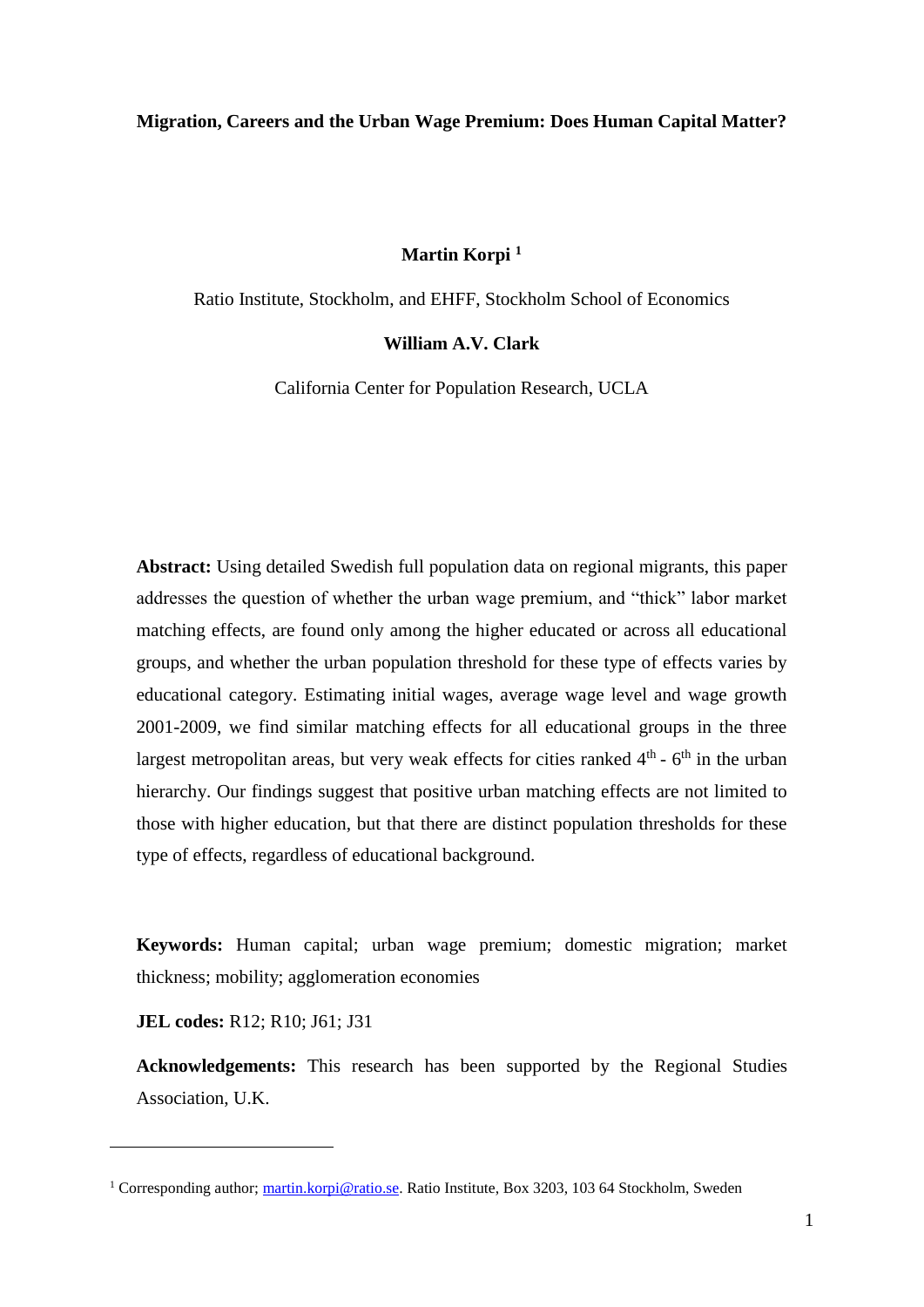#### **1. Introduction**

In US and European analyses of regional economic growth and development much recent effort has gone into highlighting the role of human capital for per capita income and for job growth. For example, Shapiro (2006) estimates that a 10 percent increase in the university educated population is associated with 0.8 percent overall job growth, while Moretti and Thulin (2013) estimate local multipliers in the order of three for every manufacturing job associated with a longer university education (see also Simon 1998; Cheshire & Magrini 2000; Badinger & Tondl 2003; Faggian & McCann 2006). Human capital also consistently comes out as a significant determinant of innovation and technology absorption in, local industries and firms (Faggian & McCann 2009; Andersson & Lööf 2012), and in the same vein, Moretti (2012) argues that a crucial determinant of the "Great Divergence" in regional development now under way in the US and elsewhere is the regional ability to attract and retain highly educated individuals

This research has led to an increasing focus on migrant motives, and especially on the motives of the highly educated. We here see two strands of the literature; those adopting a labor market perspective – that wages and job availability is the main driver of migration patterns – and those arguing for the role of either amenities, family related issues or consumption possibilities  $-$  a 'taste for variety'. In the former strand, labor matching processes have been given a prominent role, both as explaining the urban wage premium and the continued attraction of larger metropolitan labor markets, offering a bigger variety of different types of jobs and more long term career opportunities. These job switches, it is argued, then enable migrants to find which type of activity and which employer where they do best, a search process which over time allows for higher individual productivity also reflected in higher wage gains. For example, Ahlin, Andersson and Thulin (2014) show that job switches among university graduates in Sweden is more prevalent in Swedish large metropolitan regions, finding both higher initial wages and wage growth for these graduates as compared to those moving into city- and more sparsely populated regions. Even studies increasing their scope by including relatively low or medium skilled workers, report these search and matching processes as something which mainly pertains to the higher educated (Bacolod *et al.* 2009; Andersson *et al.* 2014)

Using the same methods as in Ahlin et al (2014), we extend this literature by examining occupational careers and job switching behavior of all migrants, regardless of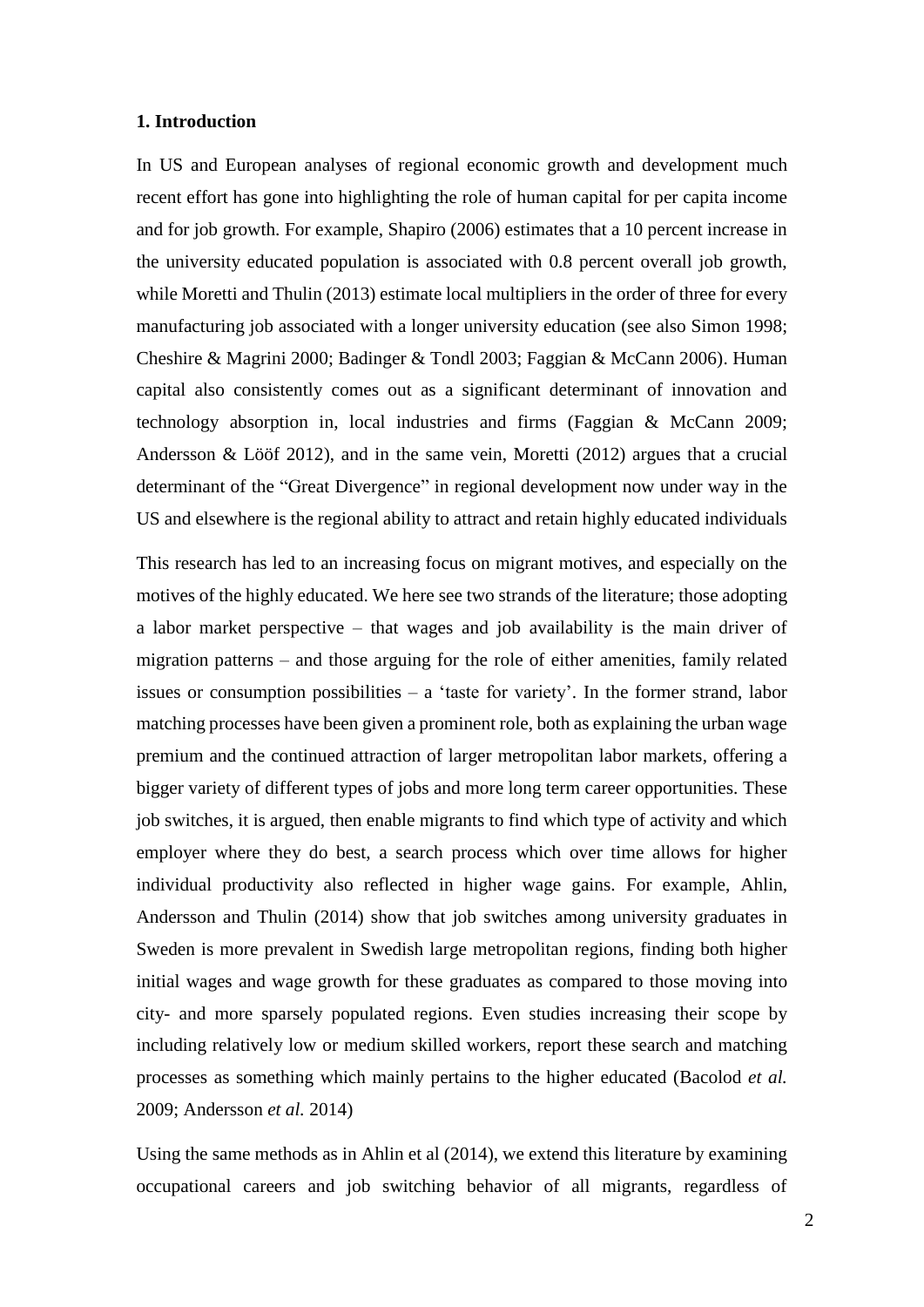educational background. Using full population data, we estimate both initial wages, average wage level effects and wage growth for migrants heading into three different types of regions; urban-, city- and sparsely populated regions. Unlike previous studies we find that job-switching in larger metropolitan regions gives rise to higher wage growth for migrants regardless of educational level, and additionally; that the urban population threshold for these effects are more or less equal across education groups. The results suggest that sufficient employer diversity may be an important motive for all domestic migrants, not just the higher educated.

In the following, we discuss the existing literature in section two and in section three our data and statistical model. We provide descriptive statistics and figures on job switching behavior in section four, while section five outlines results and section six concludes.

# **2. Previous studies**

Two bodies of literature are relevant for our study: one concerns the question of drivers and individual motives behind domestic migration, and second, the literature explaining the urban wage premium; why wages are higher in larger cities and local labor markets.

As regards the first of these two, in the past two decades there has been a growing recognition that migration is substantially more complex than the mere simple notion of moving to a better or more generally a higher paid job. This led to a debate about the role of places and whether it is the amenities in a place or jobs in these places which are the driving forces in migration, and by extension regional growth. As examples of the former line of argument, Glaeser *et al.* (2001); Glaeser and Gottlieb (2006) and Partridge (2010) all analyze migration along the lines of a strong correlation between destination choices and the availability of natural (climate) or consumption related amenities (generally meaning the possibility of larger variety and diversity in consumption). Glaeser et al (2001), in particular, emphasize that it is place and consumption which is now driving migration and migration decisions and where once cities were primarily centers of employment opportunities, now successful cities are those that are also centers of consumption.

The counter argument, as represented by for example Storper and Scott (2009), underline the a priori availability of jobs in these places as the prerequisite for these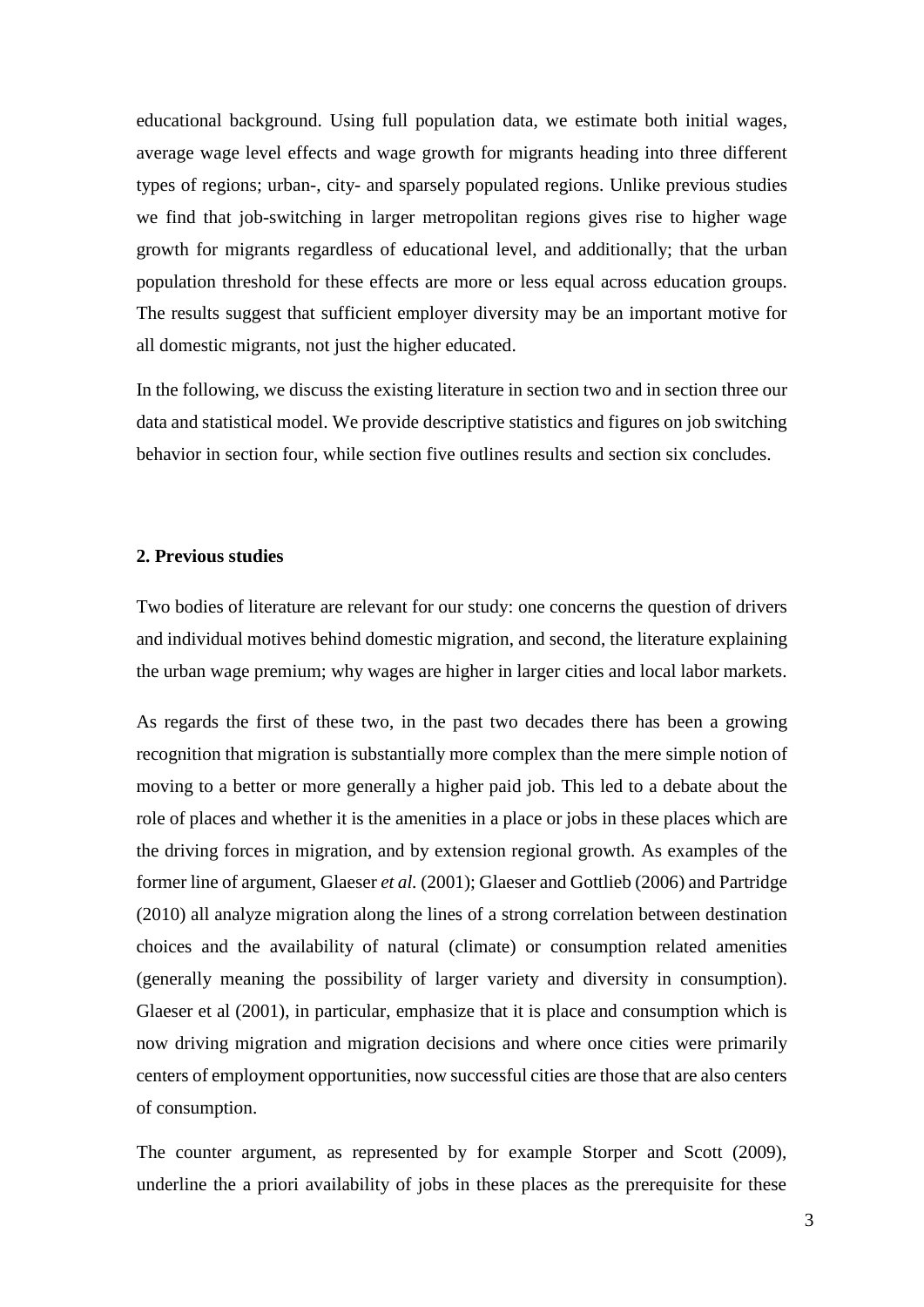amenities, and therefore give more weight to factors related to the labor market. As they suggest, even though many individuals do have preferences for warm winters or upscale urban amenities, any utility maximizing calculation must be subject to feasibility constraints which means that "most migrants are unlikely to be able to move in significant numbers from one location to another unless relevant employment opportunities are (…) available."

Finally, a third line of argument in the debate on migrant motives has been raised by for example Dixon (2003); Morrison and Clark (2011) and Niedomysl (2011). Based on different types of survey data for a range of countries, these authors point to an approximate estimate of either jobs, amenities or social/family related motives (a desire to be closer to friends and family) as representing about a third each of the main motives that migrants cite when asked about the driving factors behind their decision to move. These authors further argue it's far too premature to hail any one of these three broad motives as coming out on top. When looking at survey evidence rather than using a more macro perspective and analysis of revealed preferences, it is for the individual migrant usually not a question of either or but rather, that these types of motives are often bundled together (see also Niedomysl & Clark 2014).

In this paper we do not distinctly put our foot down in this debate. Rather, we investigate the outcomes of job matching and more longer term career choices. We do however argue that this and other research using a similar labor market perspective highlights a distinct attractive feature of larger metropolitan labor markets, features that are definitely an important part of the reason why larger metropolitan regions continue to grow and smaller regions continue to struggle.

As for the second of these two bodies of literature, highly relevant for our research is also the work on the so-called urban wage premium, i.e., the extent to which workers in larger cities tend to receive higher wages than their counterparts in rural or smaller cities (Kim 1987, 1990; Ciccone & Hall 1996; Glaeser 1998)

The generally accepted interpretation of the urban wage premium is that cities provide a premium because they reduce transport costs, because they are places where technology and knowledge transfers are easily enhanced and because there is a greater access to consumers (which enable economies of scale and scope). Thus, cities and large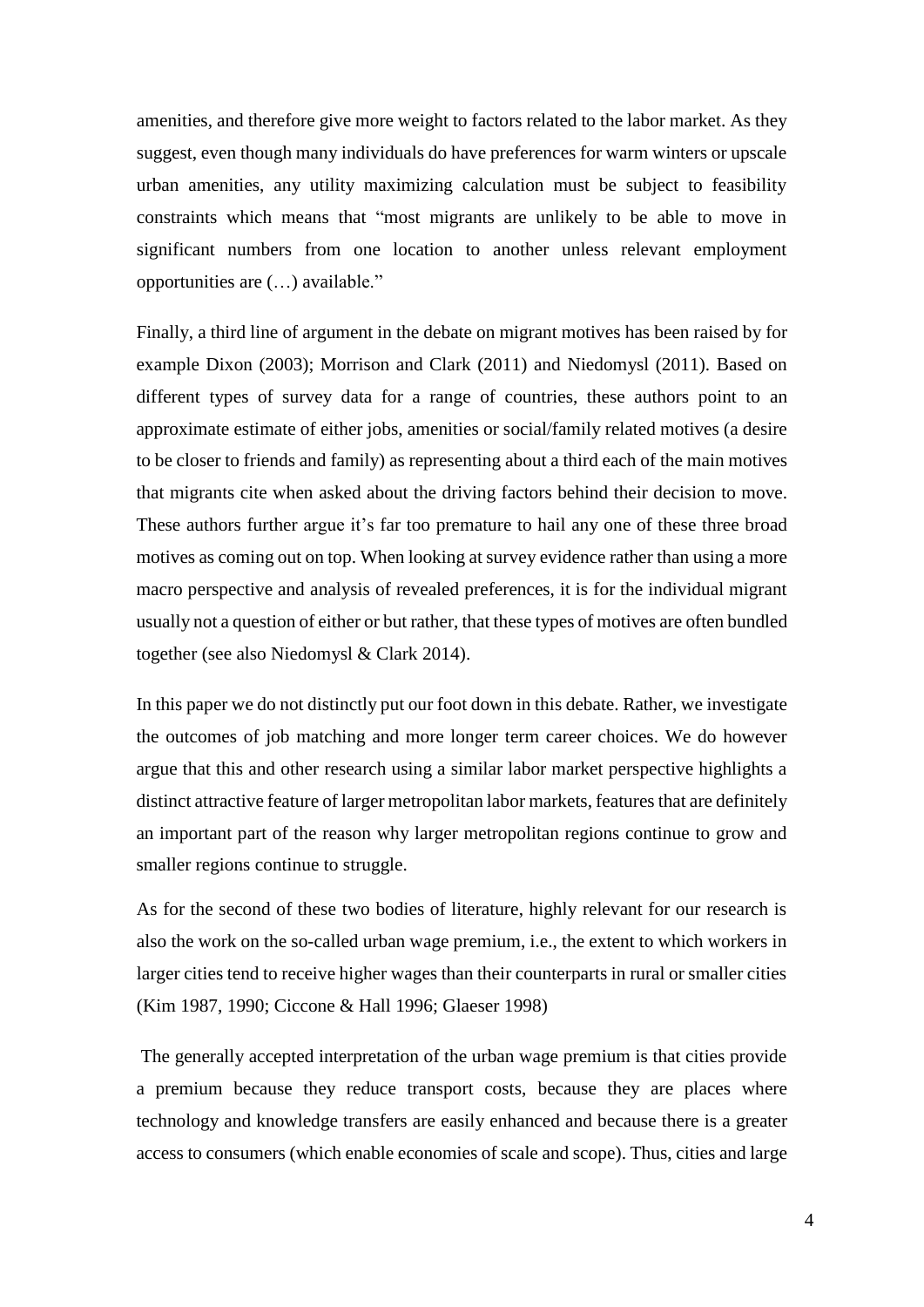urban areas generally provide greater opportunities, and migrants to these urban areas will experience greater returns to their relocation.

In addition to these general factors, explanations of the urban wage premium focus on individual productivity of workers (assuming that better able workers are indeed better paid). The sources of this higher productivity can then be related to either learning (sharing knowledge), that is, a situation in which human capital accumulation is faster in urban environments basically due to facilitated social interaction and learning (Glaeser 1999; Glaeser & Maré 2001; Moretti 2004; De la Roca & Puga 2012); or to coordination, the "matching hypothesis" (Kim 1990; Wheeler 2006; Yankow 2006) which suggest that cities create a context in which there is a better chance of bringing about a good match between workers and firms; or, finally, to sorting and self-selection, i.e. the notion that relatively higher worker productivity in larger cities is largely due to different types of innate abilities of workers living in and moving into these larger cities (see Combes *et al.* 2008, 2010)

Complicating matters somewhat, all these three different sources of higher productivity can both affect the static and dynamic urban wage premium, i.e. both the higher initial wage and wage growth over time, and considerable effort has gone into disentangling these effects from one another (for overviews, see Rosenthal & Strange 2004; Puga 2010). Although results here vary considerably a general finding in the literature is that the largest share of the urban wage premium can be ascribed to sorting, i.e. to underlying abilities of workers and relatively less to characteristics of the places themselves that enable matching, knowledge spillovers and learning.

Regardless of these debates, an additional question is here to what extent the premium is universal or something more pertaining to the higher educated. Evidence for the latter is provided in Bacolod *et al.* (2009) and Andersson *et al.* (2014). Bacolod et al (2009) characterize occupations as mainly requiring three broad skill groups; cognitive skills (verbal, numerical/mathematical), people- or interactive skills and, finally, physical skills (strength and motor abilities). By way of estimating series of wage equations for these different skill groups they conclude that the higher returns in larger cities are mainly captured by those with cognitive and interactive skills (the first more than the second), whereas hardly any benefit of dens agglomerations can be traced for the latter group. Similarly, for Sweden, Andersson *et al* equally find the premium as mainly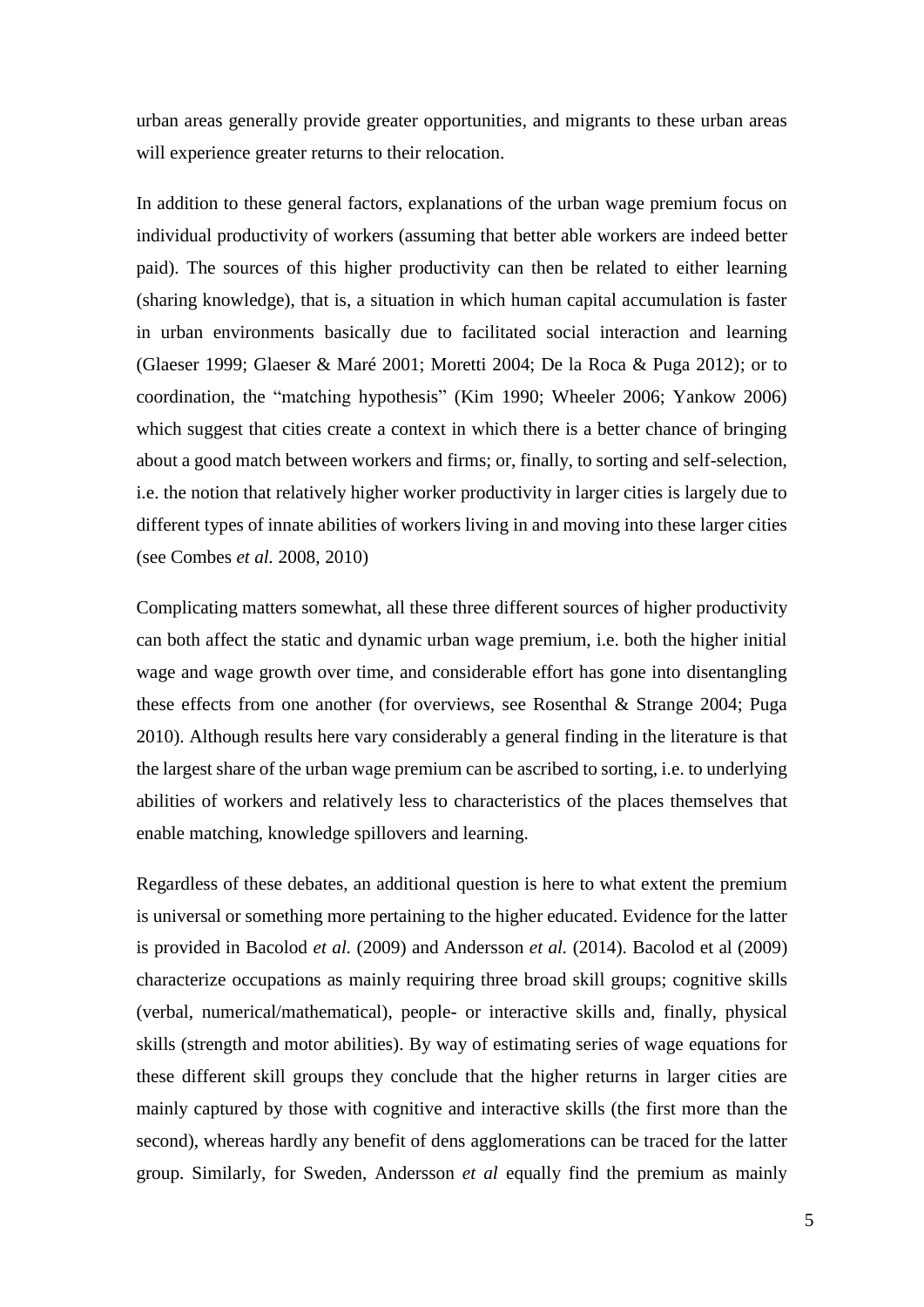pertaining to those skills required for non-routine jobs, but virtually no effects whatsoever for those doing tasks related to more routine jobs.

In this paper we differentiate migrants along education rather than skills. Our empirical strategy builds upon work by Ahlin et al (2014) and we address the question whether matching effects previously estimated for the university educated can also be found for those with relatively less education. In addition, for all these educational groups, we estimate both initial wages as well as the average urban wage premium over time, estimated by way of fixed effect panel regression thus controlling for unobserved heterogeneity among migrants. Whereas Ahlin et al model outcomes for university graduates initially residing in larger metropolitan regions as well as those moving into these regions, both using pooled and separate samples for these two groups, we focus solely on migrants; in part because of practical reasons and expediency, in part because we approach these questions from a main interest in migration outcomes and migrant motives.

#### **3. Data, Modeling Approach and Variables**

<u>.</u>

In what follows, we utilize full population data from Statistic Sweden's Mona database which offers highly detailed individual level information, such as source and level of income, education, place of birth and residence etc. This individual level data has in turn been merged with employer data on establishment size, type of corporation and ownership, giving us unique possibilities to control for potentially confounding factors when estimating migrant income effects. We study a cohort of those in the age group 22-29 that either receives a university degree in the year 2000, or, who are within that same age span in the year 2000 and have at least primary, secondary or some postsecondary education.<sup>2</sup>

 $2$  The data is then restricted as follows; as we do not have information on working hours and time on the job, we drop all with a yearly incomes below 100 000 SEK (equivalent of around 14 700 in 2005 US dollars). Studies comparing Swedish register and survey data have shown this as adequate for restricting a sample to more or less full time employed (Antelius & Björklund 2000). Second, as we depend upon controlling for job type and occupational categories we also drop individuals without occupational codes. These measures correspond to those in Ahlin et al (2014).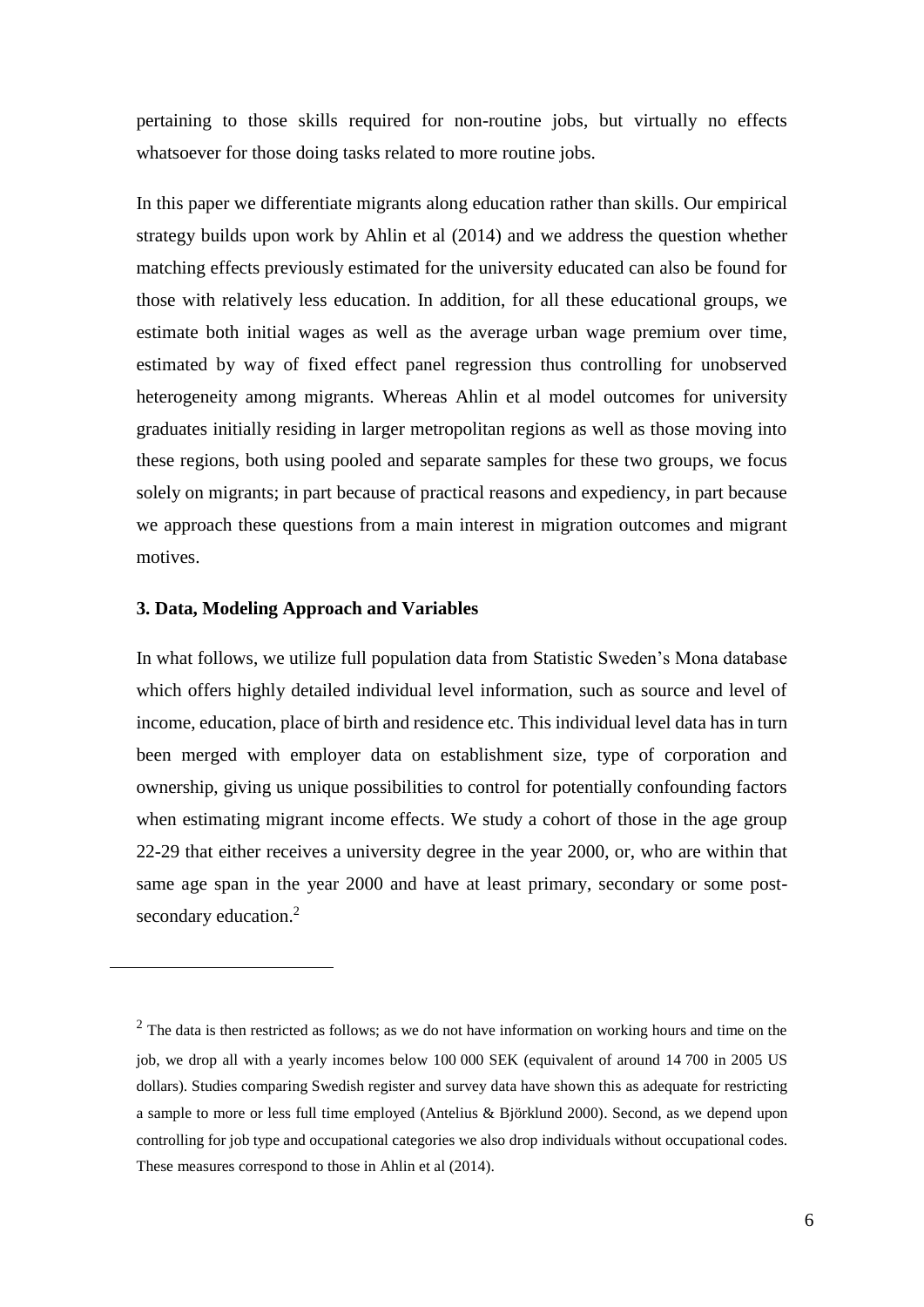As we are interested in outcomes of migration and locational choice, from this group of younger workers we study active movers, i.e. those workers who migrate long distance at the start of the period and thereby make an active locational choice. More specifically, we focus on those that move between the years 2000 and 2001 who then remain in their destination of choice for the whole time period, 2001-2009. We then compare the outcomes of these migrants to those that switch region types during this period (our reference category). As in Ahlin et. al (2014), migration is defined as those changing region types, these region types being either urban regions (the three major metropolitan areas in Sweden, encompassing some 47 municipalities), city regions, consisting of 46 middle sized cities, and the 197 municipalities defined as country-side regions.

As noted above, we part from Ahlin et. al. (2014) in that we do not only look at university graduates but all migrants of different educational categories. Also as a further extension, we probe the relevance of our definition of urban regions. That is, for all educational groups we test whether matching effects in larger metropolitan regions can also be found in city regions closest to metropolitan regions in terms of population size. This measure is motivated in the sense that local labor market diversity, on which the market thickness approach relies, is strongly linked to local population size both in terms of industrial diversity and types of jobs within these industries (see for example Korpi 2008). Since our 46 city regions differ considerably in this regard, it is motivated to test whether similar matching effects can be found lower in the urban hierarchy, for example also at the fourth or fifth ranked city, and whether threshold population size for these matching effects vary by educational background.

Finally, as we lack information on which universities or educational institutions our migrants have attended, we cannot precisely the equivalent the definition of our university level migrant group. Rather than looking at those having grown up in the country side and then attending a university outside of the bigger metropolitan regions, (as in the Ahlin study) we look at all migrant moves regardless of point of origin for both the highest levels of education as well as our additional educational groups.

As for our empirical strategy and modeling approach, we probe labor market matching effects by estimating the influence of locality, or urban environment, on both initial

<u>.</u>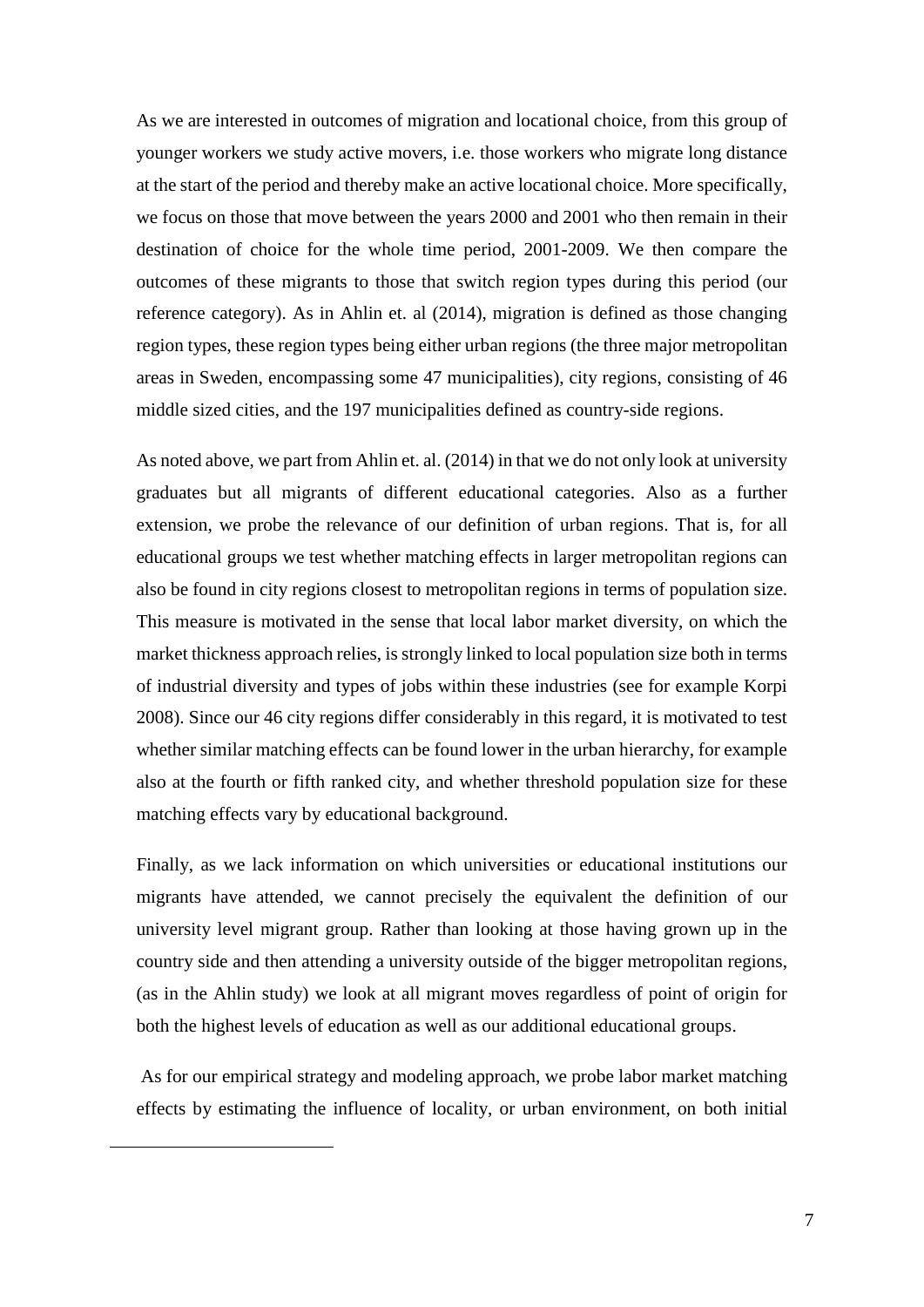wages, the average wage level as well as yearly wage growth. Firstly we estimate initial migrant wage income in 2001 by;

$$
\ln w_i = \alpha + \Phi_1 D_i^{UrbnRgn} + \Phi_2 D_i^{CtRgn} + I'_i \beta + \Omega'_i \theta + \omega \lambda_i + \varepsilon_i \tag{1}
$$

where w<sub>i</sub> is the initial wage for individual *i*,  $\alpha$  is the intercept and where the two different D<sub>it</sub> migrant variables capture moving to an urban- or city region. Country region migrants are here the reference category. The letter I, in turn, represents a matrix of individual level variables, such as age squared, education level and field and first or second generation immigrant.  $\Omega$  is a matrix of employer level characteristics, including establishment size in terms of number of employees, dummies for public sector and multinational firm as well as sectorial and occupational dummies (see Table 1 for full list of variables). Lastly,  $\lambda_i$  signifies our – by way of probit estimation – derived control for self-selection, the so-called inverse Mill's ratio or Heckman's lambda (see discussion below).

When we then estimate average wage level effects, controlling for individual unobserved heterogeneity among workers, we drop our control for self-selection but add  $D_{it}^{cntrRgn}$ and  $D_{it}^{Mvr}$  additional migrant destination categories, representing country side migrants and those changing location during the studied time span, 2001-2009. In these estimates those individuals changing region types  $(D_{it}^{Mvr})$  are used as reference category.

$$
\ln w_{it} = \alpha + \Phi_1 D_{it}^{UrbnRgn} + \Phi_2 D_{it}^{\text{CtRgn}} + \Phi_3 D_{it}^{CntrRgn} + I'_{it}\beta + \Omega'_{it}\theta + \varepsilon_i \quad (2)
$$

Finally, when estimating wage growth effects we use a similar model but add controls for initial wage level in 2001,  $ln(w_{it})$ , and reintroduce our control for self-selection  $\lambda_i$ . As above,  $D_{it}^{Mvr}$  is here the reference category.

$$
\ln\left(\frac{w_{it+1}}{w_{it}}\right) = \alpha + \rho \ln(w_{it}) + \Phi_1 D_{it}^{UrbnRgn} + \Phi_2 D_{it}^{CtRgn} + \Phi_3 D_{it}^{CntrRgn} + I'_{it}\beta + \Omega'_{it} + \omega \lambda_i + \epsilon_i
$$
\n(3)

When estimating models (1) and (3), we here follow the familiar two-step approach to control for self-selection (Heckman 1979). As is in much of the literature, the aim is here to try to add controls for the fact that migrants, and specifically those that are continuously employed following migration, may not be a representative sample of the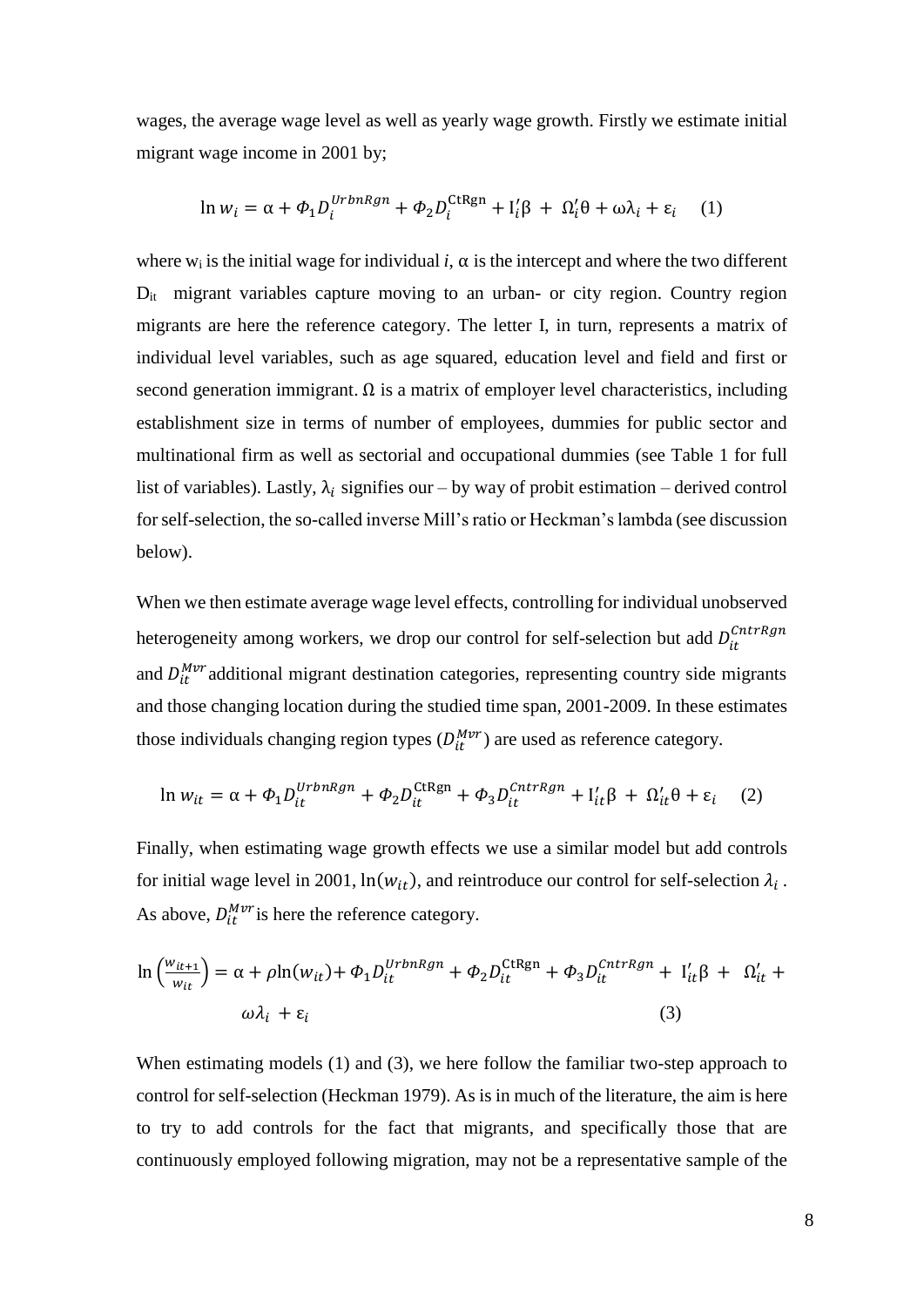population at large, perhaps being more ambitious, motivated or with other innate characteristics affecting their subsequent labor market income. We need to control for this if we are not to confuse environment and locational influence on income with mere intrinsic characteristics of the migrant workers themselves. Our inverse Mill's ratios (our self-selection adjustment term) are estimated using all relevant observable individual characteristics that our data allow for (see Table 1). However, as the question of which variables to include when estimating self-selection is by no means straight-forward, and as we cannot fully replicate Ahlin et al. in this regard, we present our results both with and without these controls for parsimony.

Our selection equation is defined as follows

$$
\Pr (U_i = 1 | x_i) = \Phi (x_i' \Gamma) \qquad (4a)
$$

$$
x_i' \Gamma = \alpha + I_i' \beta + \varepsilon_i \qquad (4b)
$$

where Ui is a dummy variable equal to one if the individual is a migrant and employed for all years in either of the regions included in our study, zero otherwise. The selection equation  $(x'_i)$  is then determined by a set of variables (the matrix I) capturing individual level characteristics such as education (since higher educated are assumed to be more prone to migrating and also more likely to have stable employment), marital status of the individual and controls for whether or not an individual is married or living together with someone with a university level education. These latter two variables are included to address the dual worker problem, where married couples in general and those with a higher educated spouse in particular are assumed to be more prone to migrating into a larger urban region, since the likelihood of both spouses finding employment would there be greater. We also include age, male/female and being a first or second generation immigrant, since both the young, women as well as foreign born are more prone to internal migration (see for example Amcoff *et al.* 2011; Niedomysl & Fransson 2014). In contrast to Ahlin et al., we do however not have access to information that to a larger extent captures underlying ability, such as high school grades, parents' educational level, name of university or the higher educational institution and the number of classmates with a job at the migrant destination. Our adjustment variable should instead primarily be interpreted as a composite measure – on the basis of observables – of the degree to which these migrants represent a separate or selected group.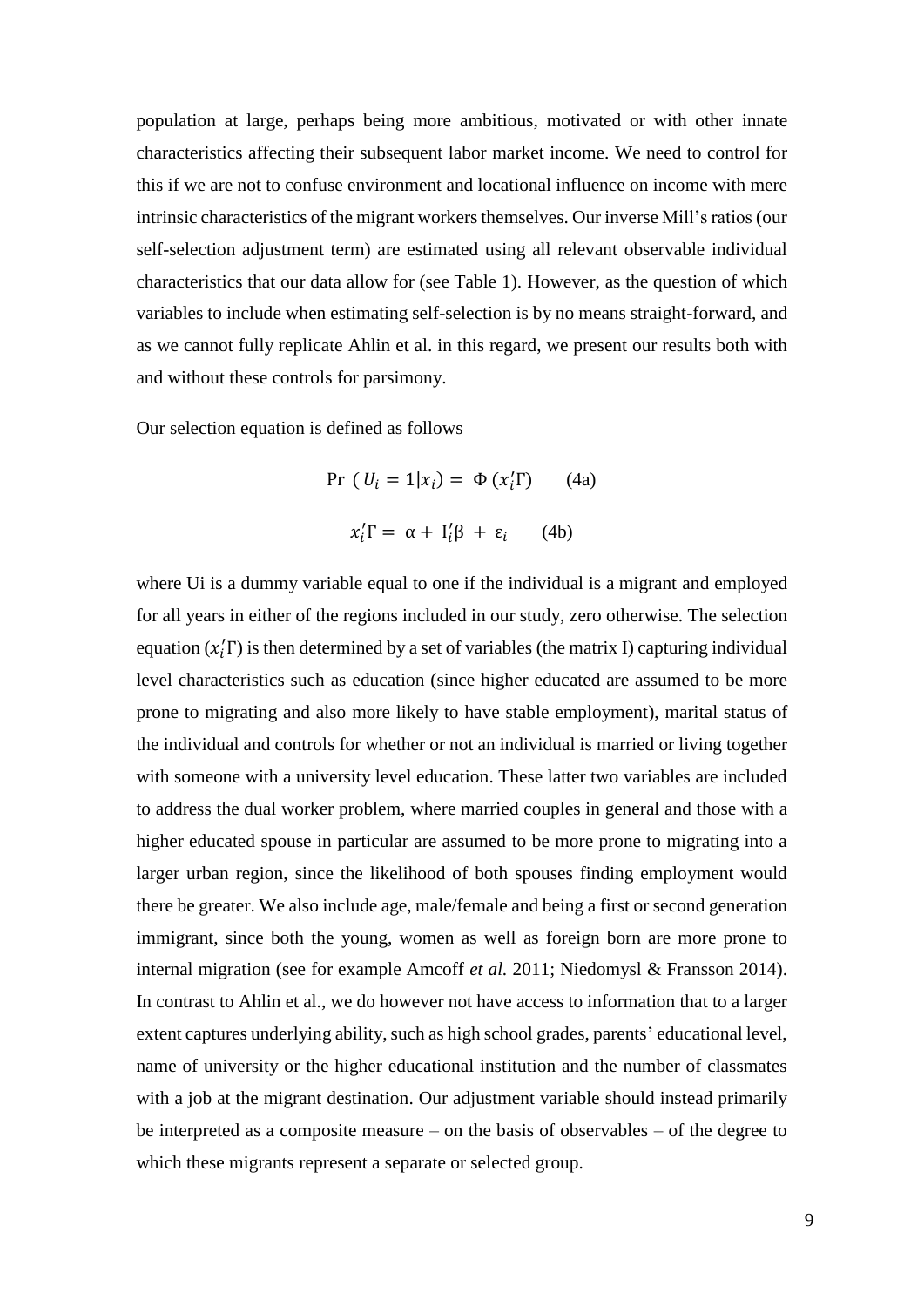|                        |          | Tertiary       | Post-secondary |                |          | Secondary      |          | Primary        |  |
|------------------------|----------|----------------|----------------|----------------|----------|----------------|----------|----------------|--|
| Variables              |          | Mean Std. Dev. |                | Mean Std. Dev. |          | Mean Std. Dev. |          | Mean Std. Dev. |  |
| Wage (in EUR)          | 29030.35 | 10127.65       | 23504.18       | 9523.21        | 22970.32 | 8153.11        | 21203.20 | 7592.38        |  |
| Urban migrant          | 0.33     |                | 0.36           |                | 0.22     |                | 0.22     |                |  |
| City region migrant    | 0.21     |                | 0.14           |                | 0.18     |                | 0.17     |                |  |
| Countryside migrant    | 0.12     |                | 0.11           |                | 0.14     |                | 0.15     |                |  |
| Spouse w. univ. edu.   | 0.06     |                | 0.02           |                | 0.01     |                | 0.01     |                |  |
| Spouse w.o. univ. edu. | 0.11     |                | 0.06           |                | 0.10     |                | 0.14     |                |  |
| Male                   | 0.43     |                | 0.53           |                | 0.63     |                | 0.62     |                |  |
| Age                    | 27.54    | 1.74           | 26.49          | 2.07           | 25.78    | 2.18           | 26.47    | 2.39           |  |
| Immigrant, 1:st gen.   | 0.07     |                | 0.05           |                | 0.07     |                | 0.13     |                |  |
| Immigrant, 2:nd gen.   | 0.03     |                | 0.02           |                | 0.04     |                | 0.05     |                |  |
| Natural science        | 0.09     |                | 0.09           |                | 0.01     |                | 0.01     |                |  |
| Engineering            | 0.24     |                | 0.28           |                | 0.26     |                | 0.12     |                |  |
| Social science         | 0.25     |                | 0.27           |                | 0.15     |                | 0.05     |                |  |
| Private sector         | 0.52     |                | 0.65           |                | 0.79     |                | 0.78     |                |  |
| Establishment size     | 349.65   | 1797.78        | 454.42         | 2054.28        | 588.80   | 2329.39        | 675.58   | 2486.96        |  |
| <b>MNE</b>             | 0.30     |                | 0.34           |                | 0.30     |                | 0.28     |                |  |
| Tot. no. observations  | 2924     |                | 5117           |                | 6675     |                | 1418     |                |  |

**Table 1**. Descriptive statistics of migrants by educational category (in 2001)

## **4. Descriptive statistics**

What is the pattern for the frequency of job changes among the migrants in our sample? To get a sense of this, figures 1 to 4 show the number of yearly job switches (by educational group) as a share of the total number of migrants at different regional destinations. As we can readily see from the figures, those changing regional categories ("Movers") show the highest rates of job changes, something which is to be expected since job changes by definition follow moving to a different type of region. However, among those residing at their initial destination, migrants living in large urban areas come out on top showing rates ranging from between 15-20 percent for those with tertiary education to slightly higher rates for our other educational groups. Thus, from sheer numbers we see that relative to those residing in smaller cities and countryside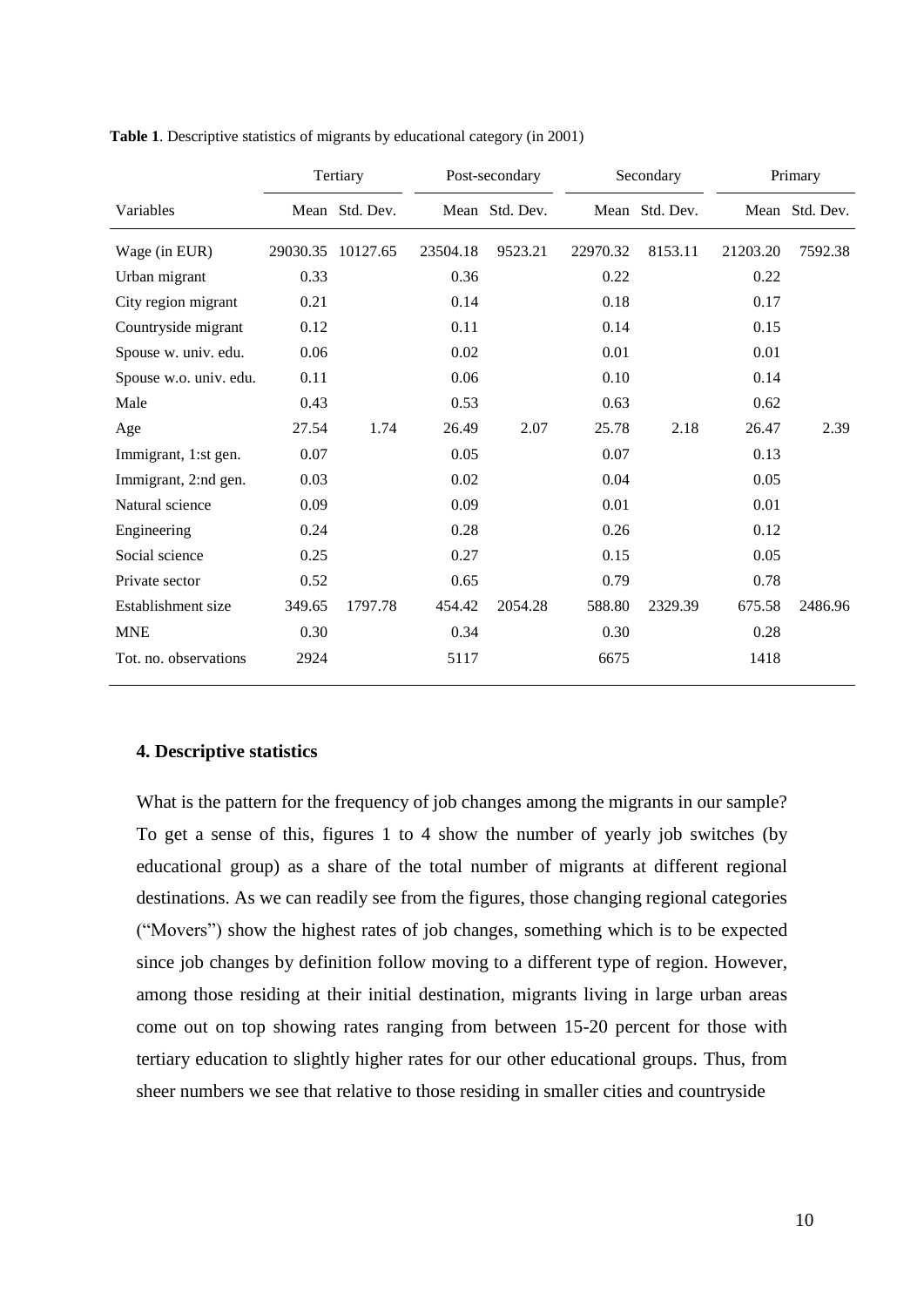# **Figures 1-4**. Share of migrants changing jobs, by education and regional category, 2002-2009

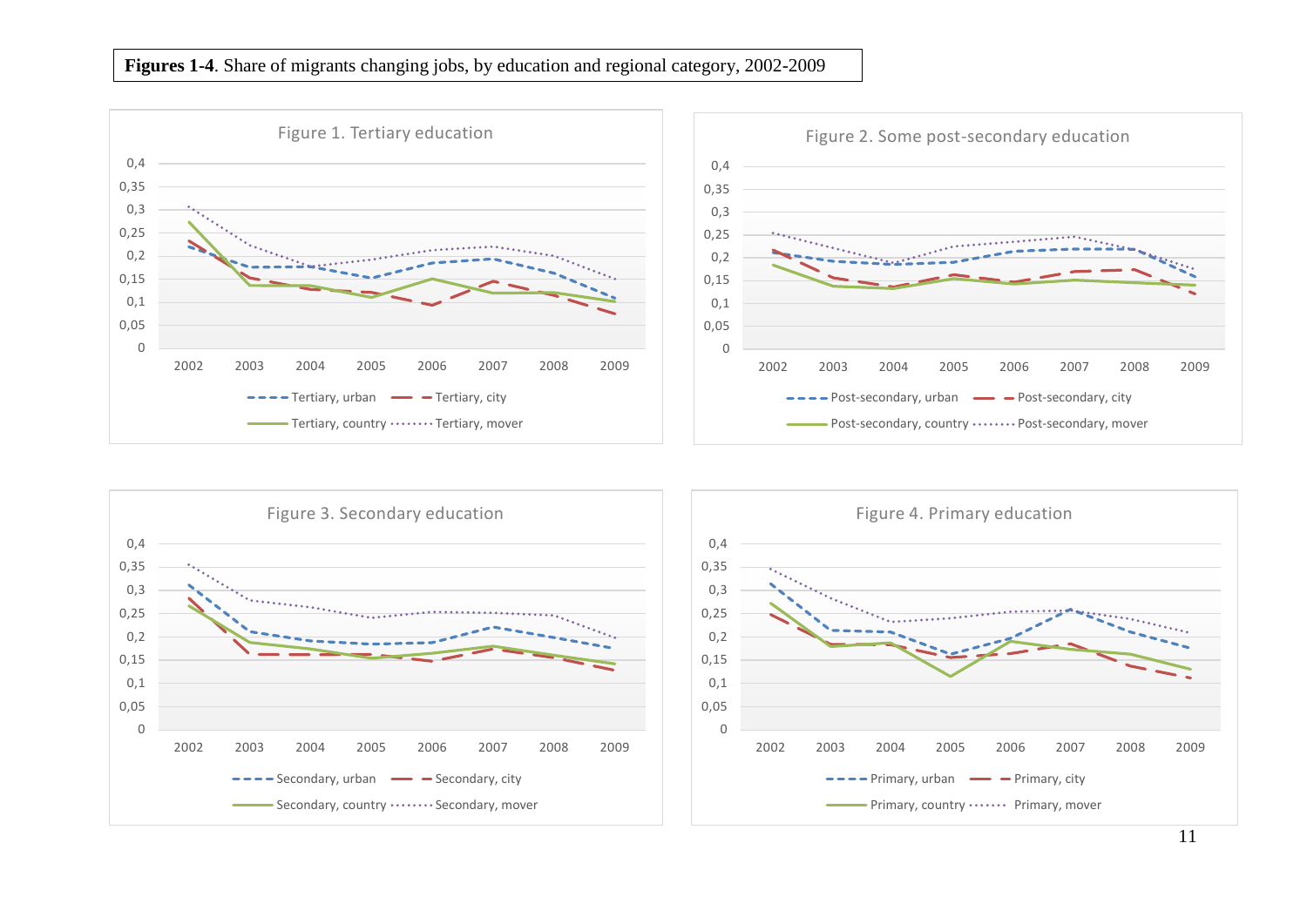regions, our other regional categories, there is definitely more in-between job movement happening over time in the largest urban regions, regardless of educational group.

We now turn to the question of possible consequences of these labor market discrepancies.

## **5. Results**

First, looking at initial urban wage premium, i.e. the initial yearly wage income in 2001 of migrants moving between 2000 and 2001, Table 2 shows significantly higher income for tertiary educated urban migrants with positive but insignificant estimates for our other educational groups. City region migrants also show generally higher estimates compared to those moving to the country side (our reference category), but this effect is captured solely by those with some post-secondary education, significant at five percent level of confidence.

As for our controls, being male is significantly related to higher initial wages, mainly for those with tertiary education. Being foreign born is negative in terms of initial wage level, significantly so for the tertiary educated, while age, type of education (degree in engineering) as well as establishment size and working in the private sector all positively affect migrant initial wages, albeit with considerable variation both in terms coefficient size and level of statistical significance. Our control for self-selection, Heckman's lambda, captures a negative selection effect for the whole sample, this total effect is however less robust when splitting our sample along educational groups.

Following Ahlin et al., as a robust test of these estimates, we also include average wage level estimates for the years that follow (2002-2009), where we use fixed effect panel regression allowing control for unobserved heterogeneity amongst migrants. In Table 3, we here find further evidence that the urban wage premium is mostly a larger metropolis phenomenon, with overall weak or non-statistically significant effects for city region migrants but highly significant effects for their urban region counterparts. Notably, these urban level effects are found for all our educational groups including those with only primary (nine years) education. Further, Table 3 also reveals average wage level estimates that are relatively larger for those urban region migrants with less education than university level. As compared to the insignificant initial urban wage premium for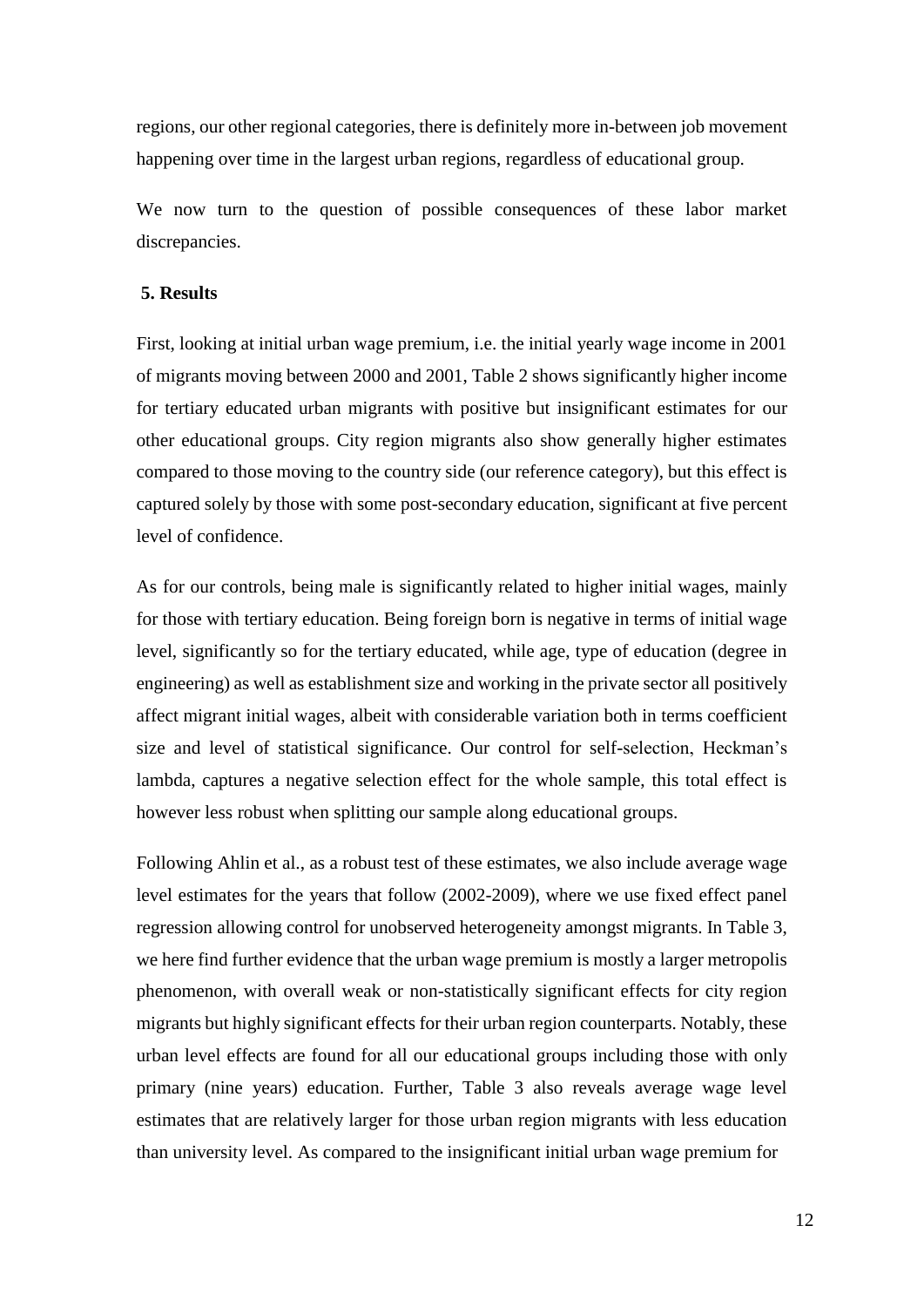|  |  | Table 2. Initial migrant wage in 2001, by educational category <sup>3</sup> |  |
|--|--|-----------------------------------------------------------------------------|--|
|  |  |                                                                             |  |

| <b>VARIABLES</b>            | All         | Tertiary    | Post-<br>secondary | Secondary  | Primary   |
|-----------------------------|-------------|-------------|--------------------|------------|-----------|
| Urban migrant               | $0.016*$    | $0.077***$  | 0.001              | 0.014      | 0.032     |
|                             | (0.009)     | (0.025)     | (0.030)            | (0.025)    | (0.063)   |
| City region migrant         | $0.025***$  | 0.028       | $0.039**$          | 0.012      | $-0.034$  |
|                             | (0.009)     | (0.020)     | (0.019)            | (0.014)    | (0.031)   |
| Spouse w. univ. education   | $-0.011$    | $-0.067***$ | 0.037              | $-0.024$   | $-0.000$  |
|                             | (0.020)     | (0.025)     | (0.039)            | (0.049)    | (0.106)   |
| Spouse w.o. univ. education | $-0.088***$ | $-0.025$    | $-0.098*$          | $-0.128**$ | $-0.049$  |
|                             | (0.011)     | (0.034)     | (0.056)            | (0.052)    | (0.132)   |
| Male                        | $0.070***$  | $0.126***$  | 0.025              | $0.059*$   | $0.152**$ |
|                             | (0.008)     | (0.025)     | (0.034)            | (0.030)    | (0.071)   |
| Age $(ln)$                  | $1.321***$  | 0.384       | $2.060***$         | $1.243***$ | 0.360     |
|                             | (0.047)     | (0.252)     | (0.356)            | (0.314)    | (0.774)   |
| Immigrant, 1:st generation  | $0.064***$  | $-0.157**$  | 0.146              | 0.091      | $-0.011$  |
|                             | (0.015)     | (0.073)     | (0.107)            | (0.095)    | (0.232)   |
| Immigrant, 2:nd generation  | $-0.034*$   | $-0.011$    | $-0.027$           | $-0.043*$  | $-0.094*$ |
|                             | (0.018)     | (0.039)     | (0.035)            | (0.026)    | (0.053)   |
| Natural science             | $-0.090***$ | 0.047       | $-0.056$           | $-0.093$   | $-0.289*$ |
|                             | (0.016)     | (0.045)     | (0.061)            | (0.073)    | (0.161)   |
| Engineering                 | $-0.005$    | $0.149***$  | 0.005              | $-0.041$   | 0.008     |
|                             | (0.010)     | (0.035)     | (0.047)            | (0.041)    | (0.104)   |
| Private sector              | $0.067***$  | $0.046*$    | $0.071***$         | $0.059***$ | $0.065*$  |
|                             | (0.012)     | (0.025)     | (0.022)            | (0.021)    | (0.038)   |
| Estblishment size           | $0.005***$  | $0.009**$   | $-0.001$           | $0.008***$ | 0.005     |
|                             | (0.002)     | (0.004)     | (0.003)            | (0.002)    | (0.005)   |
| Heckman's lambda            | $-0.323***$ | $0.391*$    | $-0.497$           | $-0.529*$  | $-0.009$  |
|                             | (0.022)     | (0.207)     | (0.308)            | (0.273)    | (0.630)   |
| Observations                | 9,322       | 1,921       | 3,105              | 3,536      | 760       |
| R-squared                   | 0.309       | 0.369       | 0.318              | 0.272      | 0.315     |
|                             |             |             |                    |            |           |

Standard errors in parentheses \*\*\* p<0.01, \*\* p<0.05, \* p<0.1

these groups shown in the previous table (Table 2), these urban migrants thus appear to receive somewhat larger wage growth during the subsequent time period.

1

<sup>&</sup>lt;sup>3</sup> Note; as our primary education category includes a limited number of migrants with some short post-elementary education (no more than one year) that are technical/practical or agricultural character, we also get estimates for our dummy variables Natural sciences and Engineering for this educational category. Excluding these migrants does however not affect the outcome.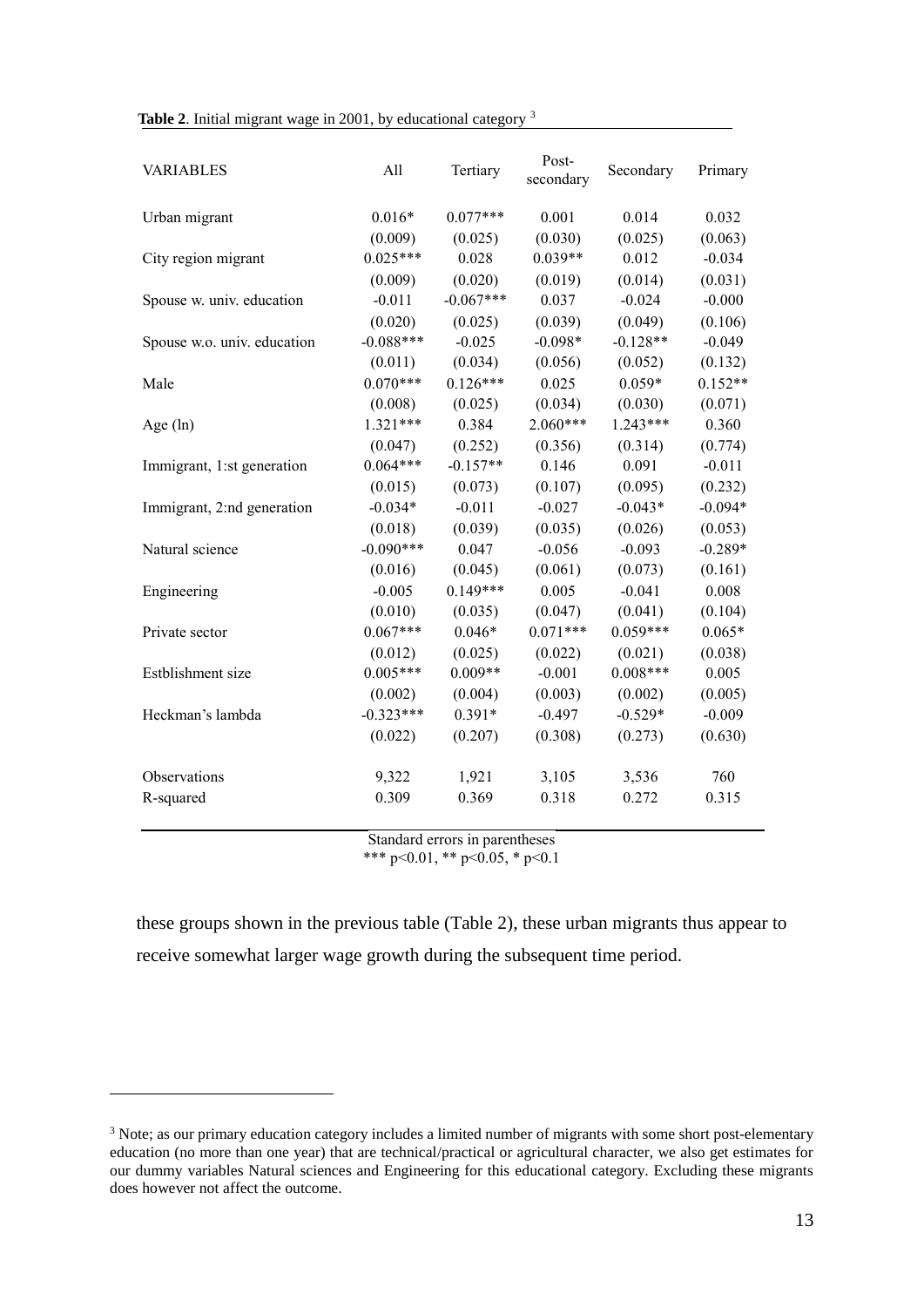Other results of interest in Table 3 are that being married or living in a relationship with someone, regardless of the educational status of the spouse (with or without a tertiary education) is negatively related to average wage level. As we are dealing with a sample

| <b>VARIABLES</b>            | All         | Tertiary    | Post-<br>secondary | Secondary   | Primary     |
|-----------------------------|-------------|-------------|--------------------|-------------|-------------|
| Urban migrant               | $0.059***$  | $0.034***$  | $0.058***$         | $0.059***$  | $0.069***$  |
|                             | (0.004)     | (0.012)     | (0.007)            | (0.006)     | (0.013)     |
| City region migrant         | $0.008**$   | $-0.001$    | 0.005              | $0.014**$   | 0.006       |
|                             | (0.004)     | (0.011)     | (0.007)            | (0.006)     | (0.011)     |
| Spouse w. univ. education   | $-0.094***$ | $-0.152***$ | $-0.105***$        | $-0.065***$ | $-0.067$    |
|                             | (0.010)     | (0.020)     | (0.016)            | (0.019)     | (0.046)     |
| Spouse w.o. univ. education | $-0.127***$ | $-0.200***$ | $-0.157***$        | $-0.093***$ | $-0.084***$ |
|                             | (0.004)     | (0.011)     | (0.006)            | (0.006)     | (0.011)     |
| Age                         | 2.014***    | $-1.392*$   | 4.505***           | $0.815***$  | 0.795       |
|                             | (0.201)     | (0.744)     | (0.359)            | (0.316)     | (0.570)     |
| Private sector              | $0.013**$   | 0.007       | $0.020**$          | $-0.015$    | $0.076***$  |
|                             | (0.006)     | (0.018)     | (0.009)            | (0.010)     | (0.018)     |
| Tenure                      | $0.088***$  | $0.037***$  | $0.094***$         | $0.076***$  | 0.099***    |
|                             | (0.002)     | (0.007)     | (0.003)            | (0.004)     | (0.007)     |
| Tenure squared              | $-0.012***$ | $-0.007***$ | $-0.013***$        | $-0.010***$ | $-0.014***$ |
|                             | (0.000)     | (0.001)     | (0.001)            | (0.001)     | (0.001)     |
| Job change                  | $0.076***$  | $0.052***$  | $0.086***$         | $0.049***$  | $0.067***$  |
|                             | (0.004)     | (0.011)     | (0.006)            | (0.006)     | (0.010)     |
| Establishment size          | $0.003***$  | 0.001       | $0.004***$         | $0.003***$  | 0.003       |
|                             | (0.001)     | (0.003)     | (0.001)            | (0.001)     | (0.002)     |
| <b>MNE</b>                  | $0.042***$  | $0.055***$  | $0.036***$         | $0.032***$  | $0.058***$  |
|                             | (0.004)     | (0.013)     | (0.006)            | (0.006)     | (0.011)     |
| <b>Observations</b>         | 67,351      | 8,354       | 29,144             | 22,533      | 7,320       |
| R-squared                   | 0.223       | 0.165       | 0.282              | 0.205       | 0.233       |
| Number of IndLpnr           | 14,028      | 1,424       | 7,122              | 4,401       | 1,688       |

 **Table 3.** Wage level effects by educational category, 2002-2009 (FE estimates)

Standard errors in parentheses

\*\*\* p<0.01, \*\* p<0.05, \* p<0.1

of relatively young workers, it is possible that some of this reflects being on either paternity or maternity leave but it may also reflect the problems of dual earner households in finding work that match the educational level of both spouses. As for our controls for tenure (time on the job) and changing jobs, both of these are highly significant and positive for all educational categories. For the higher educated the effect of job changes is however larger than tenure, and conversely, the estimates for tenure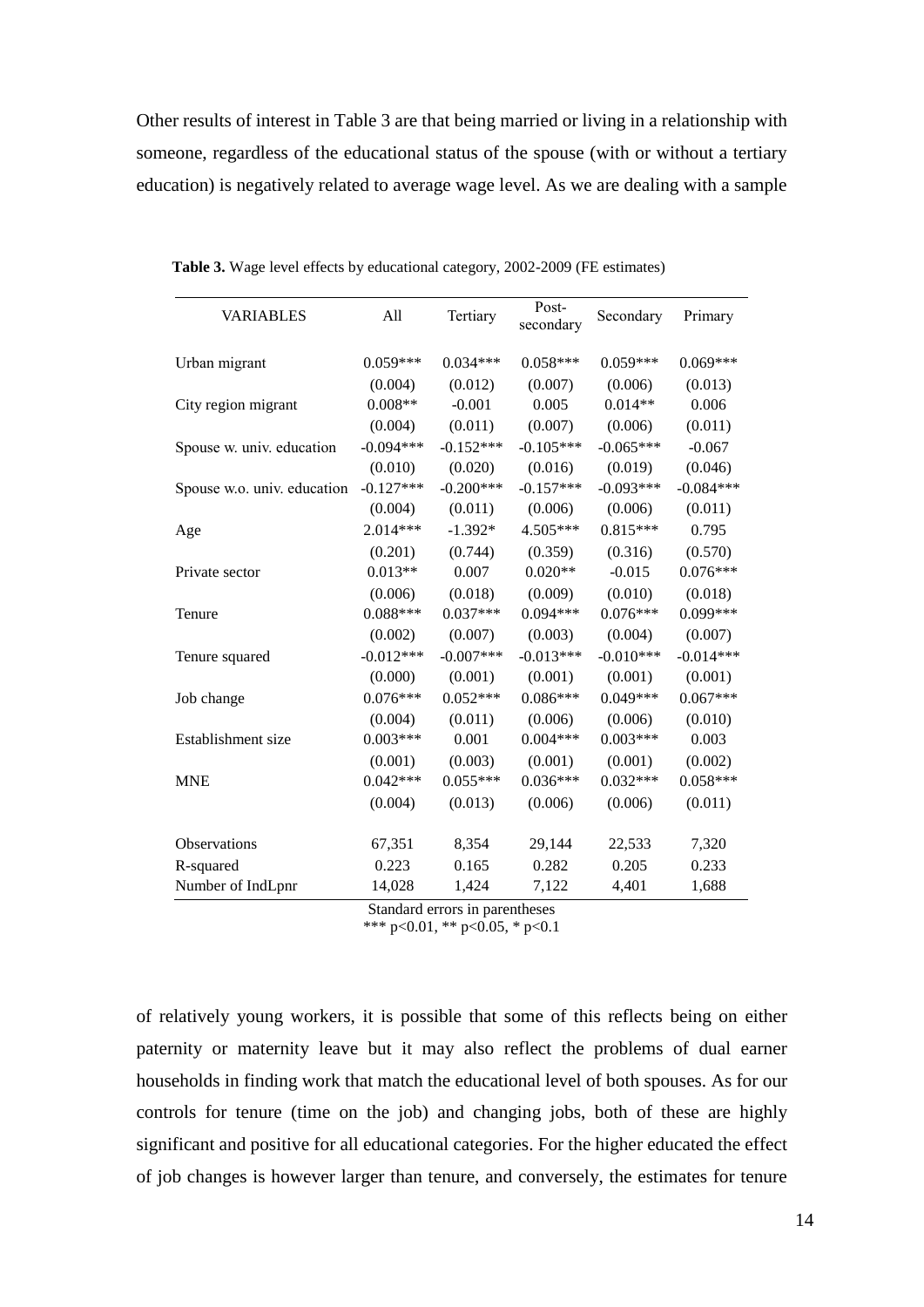are somewhat larger than job changes for those with relatively less education. So, even though the differences are by no means substantial, this indicates job changes as entailing relatively larger pay-offs for the tertiary educated.

Turning to our results for yearly wage growth (Table 4), these results further corroborate the findings in Ahlin et al. as regards those with tertiary education. To reiterate, what we analyze here is a select group of migrants that are employed all years following initial relocation into urban regions. As seen in Table 3, column 2, migrants heading into to the three largest areas on average experience a yearly increase in wage income of around two percent.

In line with previous estimates in Table 3 as regards the average wage level, what this analysis points to is that these "thick" labor market matching effects are however not confined to those with tertiary education. Columns three to four, Table 4, highlight wage growth of very similar magnitude (about two percent) also for those with some postsecondary and secondary education. For those with a primary educational level however we get positive but statistically insignificant estimates. As for these insignificant effects, we should note however that our sample size for those with primary education is considerably smaller than for the other groups. When we perform a somewhat less hard test of our hypothesis and increase our sample size by way of analyzing a non-balanced sample, we get highly significant positive estimates also for this educational group (not shown).

As in Ahlin, we can however not find similar matching effects for migrants heading into any of our other region types, regardless of educational background. Instead, across all our educational categories, we get lower – though insignificant – estimates of income development for migrants working in city- and countryside regions compared to our reference group (i.e., compared to those moving in between region types).

Additional significant factors affecting the wage growth (model no. 3) are that men have higher income development relative to women, in ranges of around three to eight percent yearly depending on educational category. Age is strongly positive, implying that the rate of increase goes up as our sample ages from 22-29 to 31-38 years of age. Contrary to estimates in Table 2 and 3 is that being a first generation immigrant is slightly positive.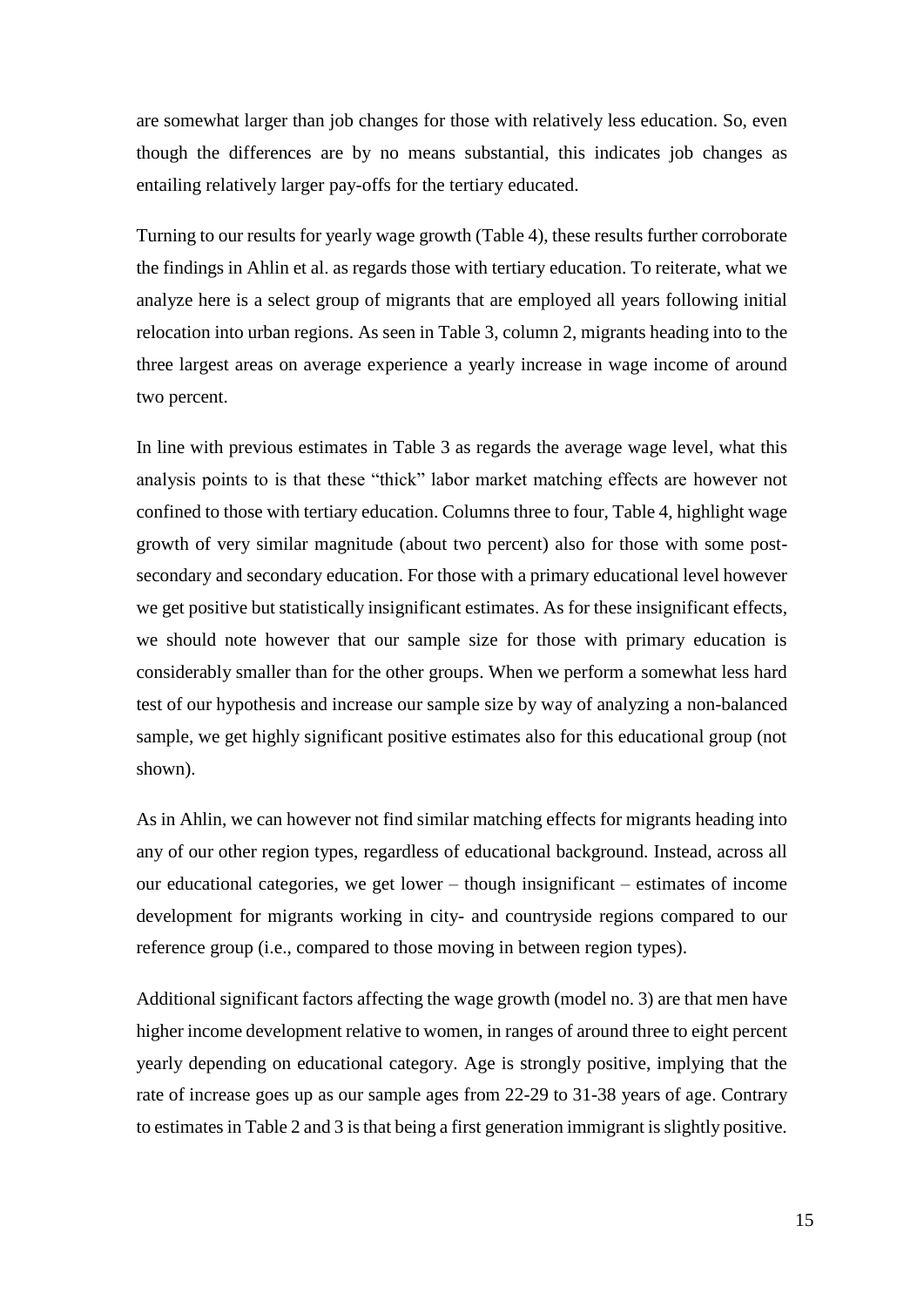However, in line with previous results, cohabitation and being married – regardless of the educational level of the spouse – is negatively associated with income development,

| <b>VARIABLES</b>            | All         | Tertiary    | Post-<br>secondary | Secondary   | Primary     |
|-----------------------------|-------------|-------------|--------------------|-------------|-------------|
| Urban migrant               | $0.021***$  | $0.022***$  | $0.018***$         | $0.019***$  | 0.013       |
|                             | (0.003)     | (0.006)     | (0.005)            | (0.004)     | (0.010)     |
| City region migrant         | $-0.005*$   | $-0.008$    | $-0.009*$          | 0.000       | $-0.012$    |
|                             | (0.003)     | (0.007)     | (0.005)            | (0.004)     | (0.010)     |
| Countryside migrant         | $-0.006**$  | 0.001       | $-0.010$           | $-0.004$    | $-0.005$    |
|                             | (0.003)     | (0.009)     | (0.006)            | (0.004)     | (0.011)     |
| Lagged wage inc             | $-0.374***$ | $-0.414***$ | $-0.401***$        | $-0.348***$ | $-0.377***$ |
|                             | (0.005)     | (0.011)     | (0.009)            | (0.008)     | (0.018)     |
| Male                        | $0.047***$  | $0.083***$  | $0.037***$         | $0.036***$  | $0.031**$   |
|                             | (0.003)     | (0.008)     | (0.007)            | (0.006)     | (0.014)     |
| Age $(ln)$                  | $0.231***$  | $0.265***$  | $0.185***$         | $0.232***$  | $0.256**$   |
|                             | (0.016)     | (0.073)     | (0.057)            | (0.043)     | (0.105)     |
| Spouse w. univ. education   | $-0.048***$ | $-0.075***$ | $-0.047***$        | $-0.038***$ | $-0.069***$ |
|                             | (0.004)     | (0.007)     | (0.008)            | (0.008)     | (0.023)     |
| Spouse w.o. univ. education | $-0.065***$ | $-0.085***$ | $-0.078***$        | $-0.054***$ | $-0.078***$ |
|                             | (0.003)     | (0.008)     | (0.008)            | (0.007)     | (0.017)     |
| Immigrant, 1:st generation  | $0.031***$  | $-0.003$    | $0.044**$          | $0.031**$   | $0.072**$   |
|                             | (0.005)     | (0.021)     | (0.018)            | (0.014)     | (0.030)     |
| Immigrant, 2:nd generation  | 0.008       | 0.014       | 0.020              | 0.006       | $-0.026$    |
|                             | (0.006)     | (0.013)     | (0.012)            | (0.008)     | (0.017)     |
| Natural science             | $-0.027***$ | $-0.031**$  | $-0.020*$          | $-0.032*$   | $-0.083**$  |
|                             | (0.005)     | (0.014)     | (0.011)            | (0.017)     | (0.033)     |
| Engineering                 | $-0.017***$ | $-0.013$    | $-0.012$           | $-0.024***$ | $-0.023$    |
|                             | (0.003)     | (0.010)     | (0.008)            | (0.006)     | (0.016)     |
| Private sector              | $0.010***$  | $0.017*$    | $0.020***$         | 0.006       | $0.030**$   |
|                             | (0.004)     | (0.009)     | (0.007)            | (0.006)     | (0.013)     |
| Establishment size          | $0.004***$  | $0.008***$  | $0.004***$         | $0.002**$   | $0.005**$   |
|                             | (0.001)     | (0.002)     | (0.001)            | (0.001)     | (0.002)     |
| Tenure                      | 0.003       | $-0.003$    | 0.007              | 0.003       | 0.007       |
|                             | (0.002)     | (0.006)     | (0.005)            | (0.003)     | (0.008)     |
| Tenure squared              | $-0.000$    | 0.000       | $-0.001$           | $-0.000$    | $-0.000$    |
|                             | (0.000)     | (0.001)     | (0.001)            | (0.000)     | (0.001)     |
| Job change                  | $0.009**$   | $0.022**$   | $0.032***$         | $-0.007$    | $-0.010$    |
|                             | (0.005)     | (0.011)     | (0.009)            | (0.007)     | (0.014)     |
| Heckman's lambda            | $-0.076***$ | 0.049       | $-0.091**$         | $-0.121***$ | $-0.184**$  |
|                             | (0.007)     | (0.053)     | (0.043)            | (0.035)     | (0.078)     |
| <b>MNE</b>                  | $0.021***$  | $0.023***$  | $0.015***$         | $0.024***$  | 0.013       |
|                             | (0.002)     | (0.007)     | (0.005)            | (0.003)     | (0.008)     |
| Observations                | 51,450      | 11,441      | 15,584             | 20,568      | 3,857       |
| R-squared                   | 0.203       | 0.211       | 0.254              | 0.184       | 0.218       |

 **Table 4**. Migrant wage growth by destination choice and educational category, 2001- 2009

Standard errors in parentheses \*\*\* p<0.01, \*\* p<0.05, \* p<0.1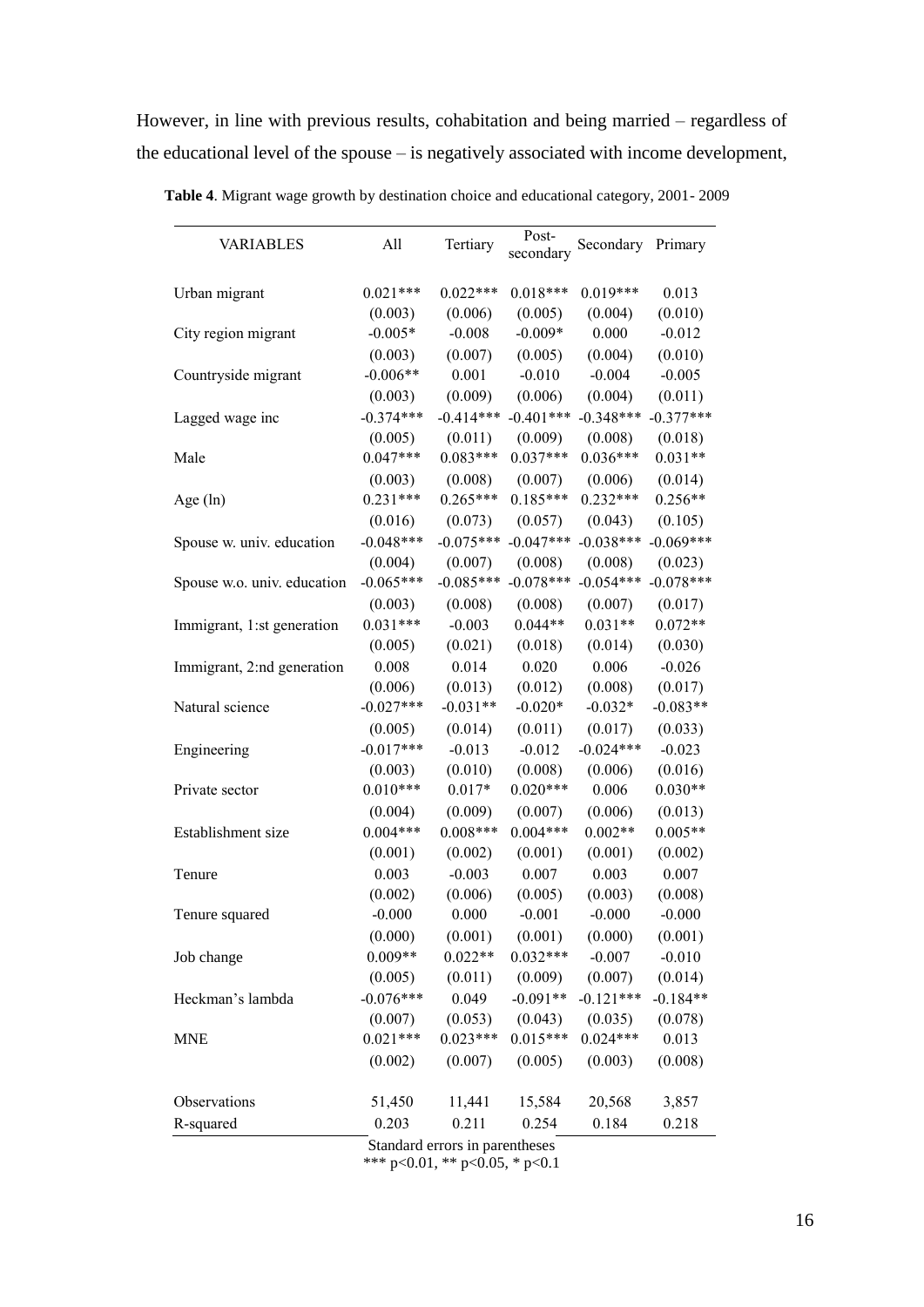while working in the private sector and size of establishment is positive for all educational categories. Further, using this model, tenure is insignificant for all groups, while job change is significantly positive for those with tertiary and some post-secondary education but insignificant for the secondary or primary educated. Finally, our controls for self-selection (Heckman's lambda) show significant negative effects for our lower educational categories, indicating that our migrant sample is indeed a select group. We also find positive effects of working at a multinational company (MNE) for all but those with lowest educational levels (primary).

Again, to repeat; all these estimates capture effects on wage development that go beyond effects related to the business cycle (year dummies), type of workplace ownership (private/public) as well as controls for industry type and occupation.

We now turn to our last research question, that is, whether or not these labor market matching effects are solely confined to the largest metropolitan regions, and whether this is true for all educational categories. To gauge this, Table A2 shows results of model number three on our main variables of interest, i.e. our different migrant categories, however, in contrast to previous estimates we here add dummy variables for migrants moving into labor markets that are ranked fourth, fifth and sixth in terms of population size (Linköping, Örebro and Västerås, respectively). This additional analysis mainly corroborates our previous findings; neither of these additional migrant destination categories capture anything additional in terms of income development regardless of educational background.

To be sure, this conclusion is somewhat dependent on modelling approach: For example, when including these lower ranked labor markets in our original categories for urban migrants (and dropping them from the city region category) we still find positive and significant estimates for urban region migrants, though somewhat smaller in magnitude. However, our sample is sufficiently large that if these migrant destinations were also truly associated with this type of urban wage premium, we would most likely capture these effects using separate categorical dummy variables as in Table A2.<sup>4</sup>

<u>.</u>

<sup>4</sup> Note: When we increase sample size by using an unbalanced sample, and then test model number 3 adding dummies for lower ranked cities, this does not affect the outcome; these variables are still statistically insignificant (NOT SHOWN). Our conclusions in this regard are thus robust to concerns of too small sample size.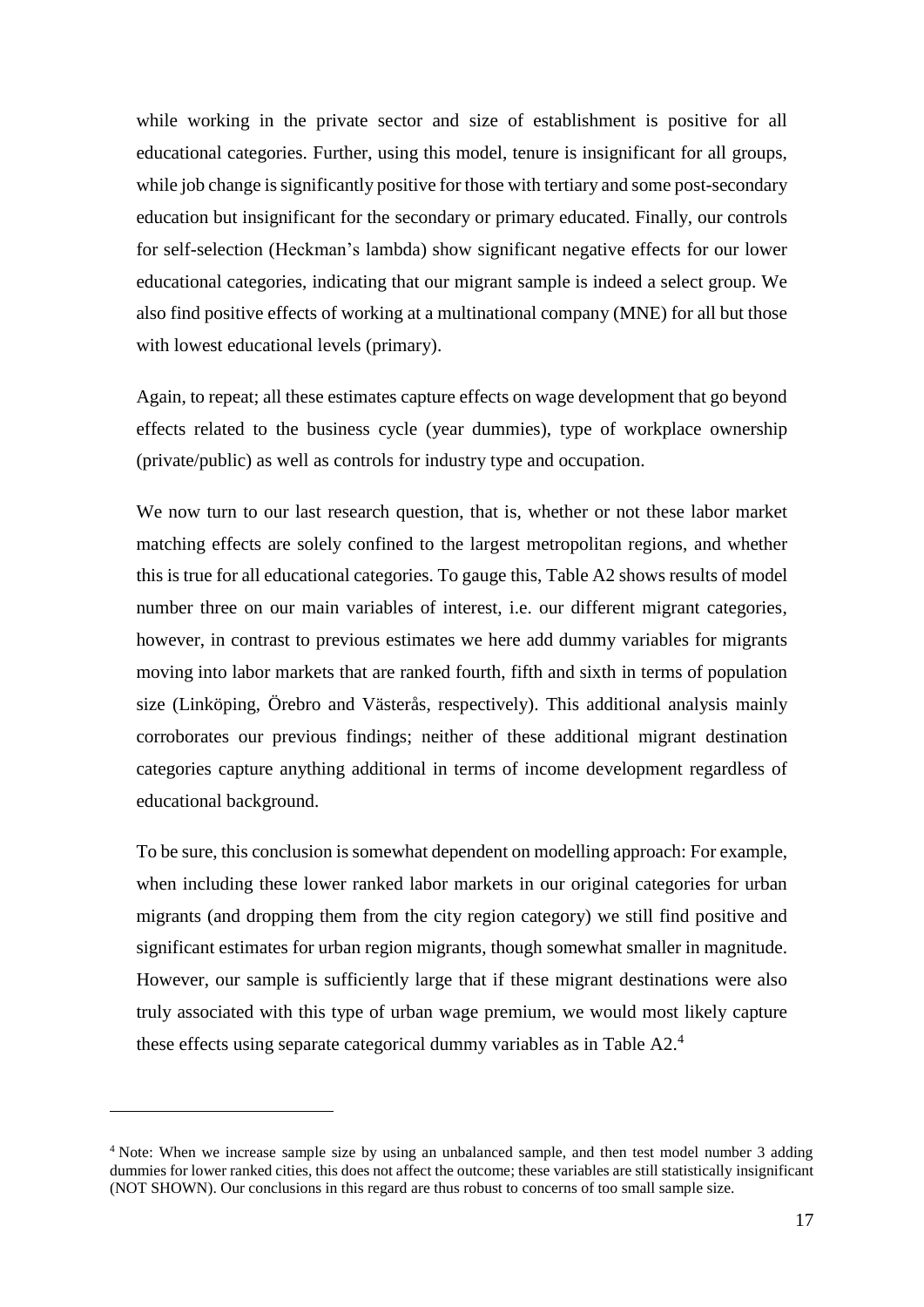#### **6. Concluding discussion**

This paper has highlighted labor market matching effects for migrants of different educational categories moving into Swedish urban-, city- and country side regions, respectively. As in most previous literature, we find these effects as mainly – almost exclusively – happening in the bigger city metropolitan regions (in the Swedish case; Stockholm, Gothenburg and Malmö). Somewhat contrary to the previous literature – which has pointed to the urban wage premium as mostly pertaining to the higher educated, or those with skills more associated with university level education – we find these type of matching effects of be of similar magnitude for all educational groups. That is not to say that there is no variation; as for the initial wage premium of migrants, measured the year of the move, we can only find significant positive estimates for those with university level education. Measuring income development over time however, looking at the average nine year wage level as well as yearly wage growth, this generally gives a picture of stronger increases for those with relatively lower formal education. Admittedly, this conclusion is somewhat less robust for those with primary education but we need to keep in mind that when testing wage growth for full employed during nine years (as in Table 4) our sample size is considerably smaller for the lower educated, and using an unbalanced sample gives strong significant estimates wage growth also for this subgroup of migrants.

Our additional tests for the relevance of our destination categories (urban, city and country side regions), originally used in Ahlin et al (2014), also reveals the results from our main models as robust across different geographical categories; when adding controls for city regions that are just below the large metropolitan category in terms of population size, this points to very similar outcomes, and we cannot find significant effects at normal levels of confidence for any of our additional geographical categories. This suggests rather exact population thresholds for these type of matching effects across educational categories.

As to causes of this migrant urban wage premium, we should note that our conclusions follow from theory in the sense that we assume that a good match – whether happening initially or over time when individuals subsequently switch jobs leading to better employer-employee matches – is something that results in higher individual productivity which is then also reflected in the wages paid to the individual. In other words, our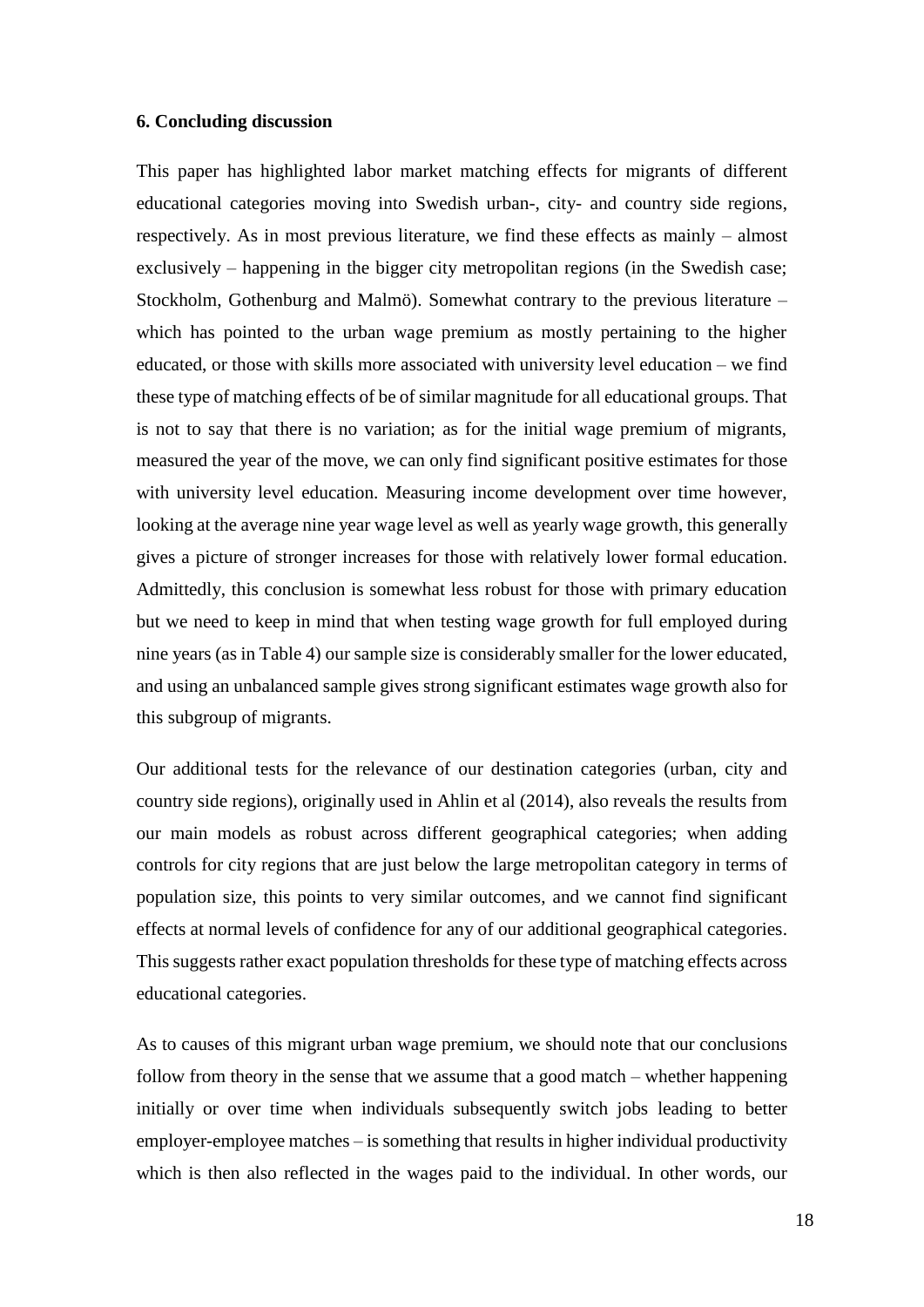empirical approach does not imply measuring matching effects directly, which is hard to do. Rather we control for all other factors effecting individual income development (including year-, industry- and occupational dummies, plus controls for self-selection and unobserved heterogeneity) and add migrant locational dummies to capture where we can find effects that go beyond what we can capture with our other variables.

Finally, we should note that our results do not imply that migrants heading into city- or country side regions experience a loss from that relocation. In our research design, the negative or statistically insignificant coefficients estimated for these non-urban migrants only pertain relative to other migrant categories, not to those staying behind and not moving at all.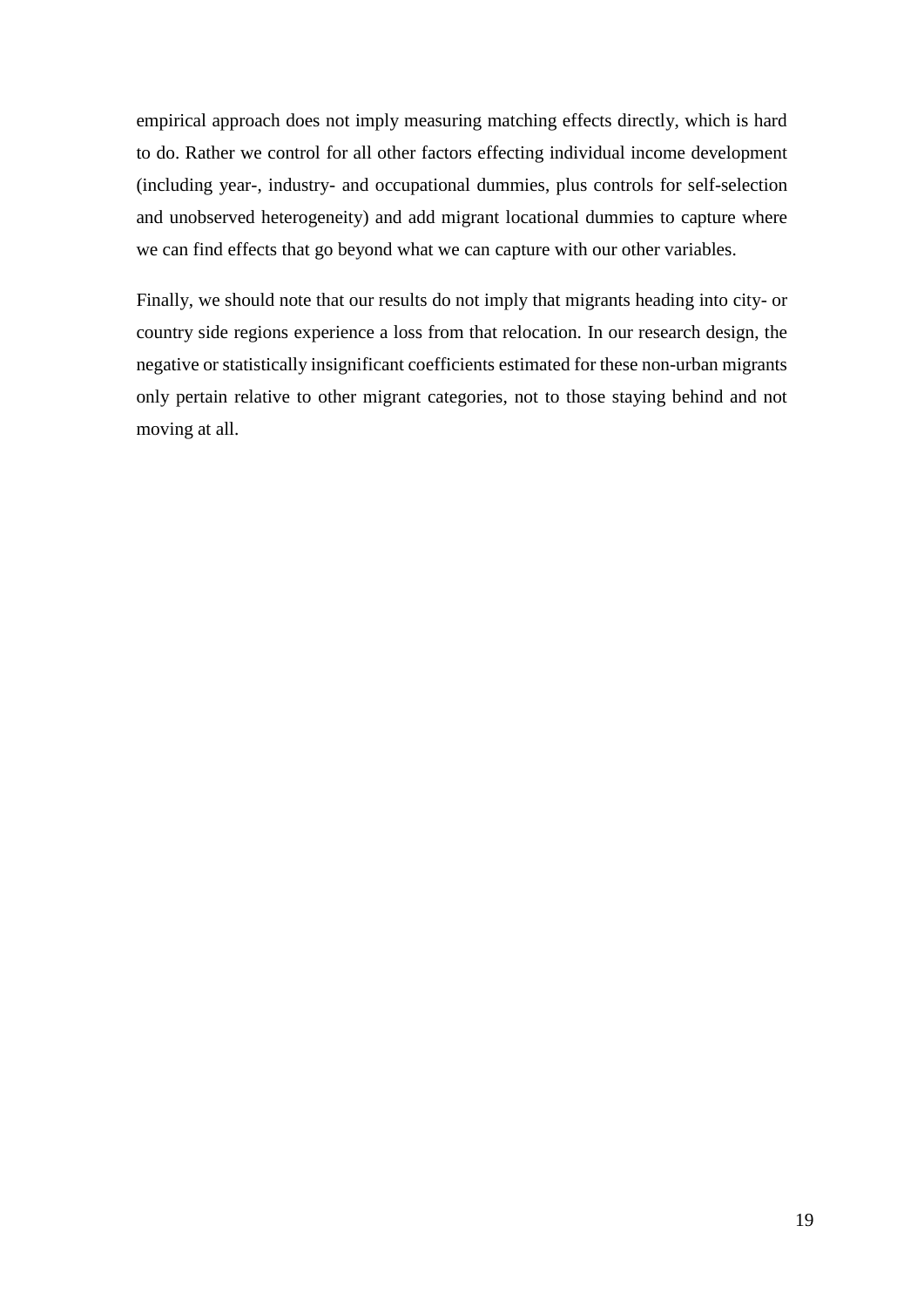#### **7. References:**

- Ahlin, L., Andersson, M., Thulin, P., 2014. Market Thickness and the Early Labour Market Career of University Graduates: An Urban Advantage? Spatial Economic Analysis 9, 396-419
- Amcoff, J., Östh, J., Niedomysl, T., Moberg, U., 2011. Vart tar invandrarna vägen? Vidareflyttning under 00-talet bland nyanlända flykting-, arbets- och äktenskapsinvandrare. In: Demografisk rapport. Landstingsstyrelsens förvaltning, Tillväxt, miljö och regionplanering, Stockholm
- Andersson, M., Klaesson, J., Larsson, J.P., 2014. The sources of the urban wage premium by worker skills: Spatial sorting or agglomeration economies? Papers in Regional Science 93, 727-747
- Andersson, M., Lööf, H., 2012. Small business innovation: firm level evidence from Sweden. The Journal of Technology Transfer 37, 732-754
- Antelius, J., Björklund, A., 2000. How reliable are register data for studies of the return on schooling? An examination of Swedish data. Scandinavian Journal of Educational Research 44, 341-355
- Bacolod, M., Blum, B.S., Strange, W.C., 2009. Skills in the city. Journal of Urban Economics 65, 136-153
- Badinger, H., Tondl, G., 2003. Trade, human capital and innovation: the engines of European regional growth in the 1990s. Springer.
- Cheshire, P., Magrini, S., 2000. Endogenous processes in European regional growth: convergence and policy. Growth and Change 31, 455-479
- Ciccone, A., Hall, R.E., 1996. Productivity and the Density of Economic Activity. The American Economic Review 86, 54-70
- Combes, P.-P., Duranton, G., Gobillon, L., 2008. Spatial wage disparities: Sorting matters! Journal of Urban Economics 63, 723-742
- Combes, P.-P., Duranton, G., Gobillon, L., 2010. The identification of agglomeration economies. Journal of Economic Geography, lbq038
- De la Roca, J., Puga, D., 2012. Learning by working in big cities CEPR Discussion Paper No. DP9243. Available at SSRN:<http://ssrn.com/abstract=2210212>
- Dixon, S., 2003. Migration within Britain for job reasons. Labour Market Trends 111, 191-202
- Faggian, A., McCann, P., 2006. Human capital flows and regional knowledge assets: a simultaneous equation approach. Oxford Economic Papers 58, 475-500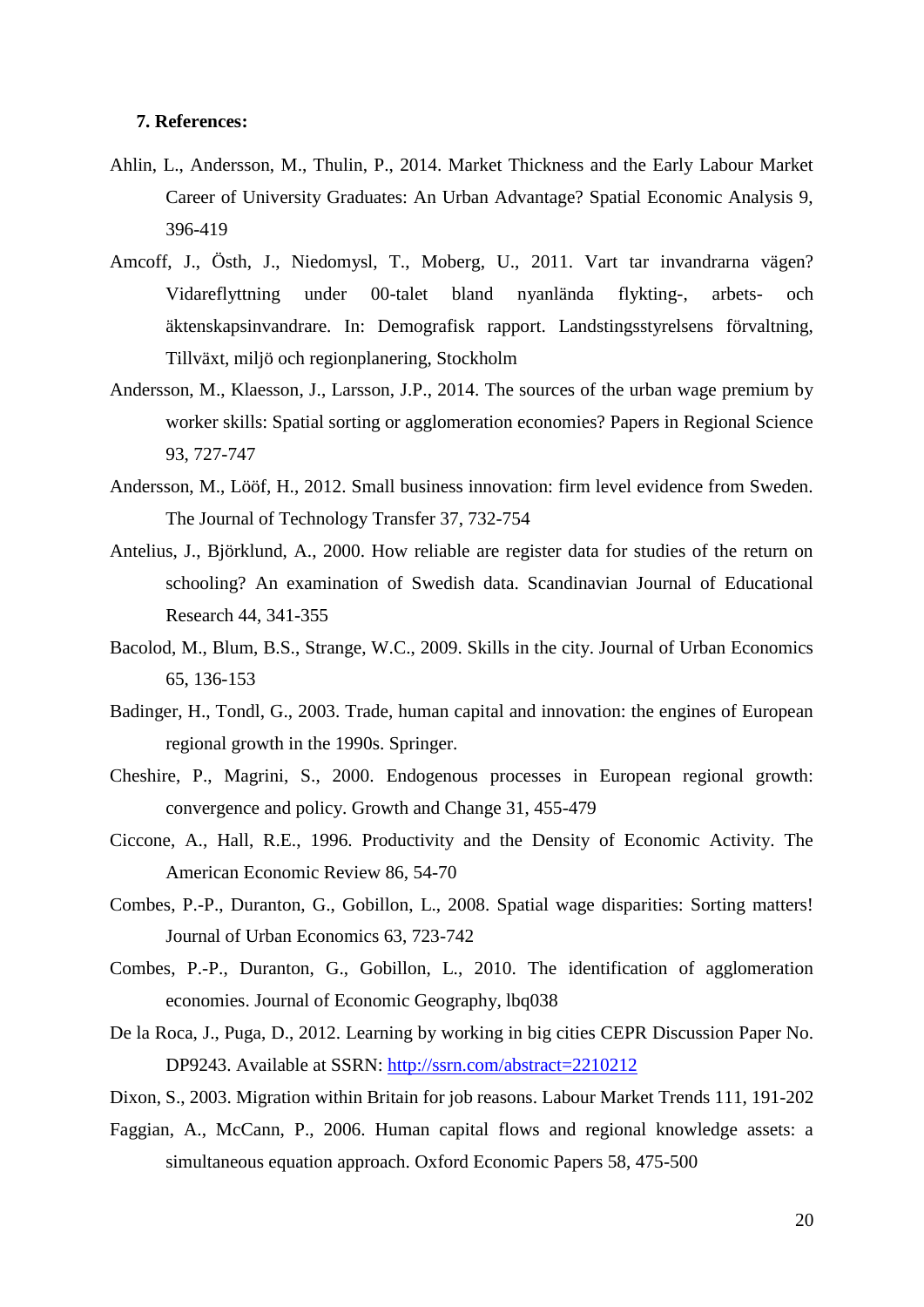- Faggian, A., McCann, P., 2009. Human capital, graduate migration and innovation in British regions. Cambridge Journal of Economics 33, 317-333
- Glaeser, E.L., 1998. Are Cities Dying? The Journal of Economic Perspectives 12, 139-160
- Glaeser, E.L., 1999. Learning in cities. Journal of urban Economics 46, 254-277
- Glaeser, E.L., Gottlieb, J.D., 2006. Urban Resurgence and the Consumer City. Urban Studies 43, 1275-1299
- Glaeser, E.L., Kolko, J., Saiz, A., 2001. Consumer city. Journal of economic geography 1, 27- 50
- Glaeser, Edward L., Maré, David C., 2001. Cities and Skills. Journal of Labor Economics 19, 316-342
- Heckman, J.J., 1979. Sample selection bias as a specification error. Econometrica: Journal of the econometric society, 153-161
- Kim, S., 1987. Diversity in urban labor markets and agglomeration economies. Papers in Regional Science 62, 57-70
- Kim, S., 1990. Labor heterogeneity, wage bargaining, and agglomeration economies. Journal of Urban Economics 28, 160-177
- Korpi, M., 2008. Does size of local labour markets affect wage inequality? a rank-size rule of income distribution. Journal of Economic Geography 8, 211-237
- Moretti, E., 2004. Human capital externalities in cities. Handbook of regional and urban economics 4, 2243-2291
- Moretti, E., 2012. The new geography of jobs. Houghton Mifflin Harcourt.
- Moretti, E., Thulin, P., 2013. Local multipliers and human capital in the United States and Sweden. Industrial and Corporate Change 22, 339-362
- Morrison, P.S., Clark, W.A.V., 2011. Internal migration and employment: macro flows and micro motives. Environment and Planning-Part A 43, 1948
- Niedomysl, T., 2011. How migration motives change over migration distance: evidence on variation across socio-economic and demographic groups. Regional Studies 45, 843- 855
- Niedomysl, T., Clark, W.A.V., 2014. What matters for internal migration, jobs or amenities? Migration Letters 11, 377-386
- Niedomysl, T., Fransson, U., 2014. On Distance and the Spatial Dimension in the Definition of Internal Migration. Annals of the Association of American Geographers 104, 357-372
- Partridge, M.D., 2010. The duelling models: NEG vs amenity migration in explaining US engines of growth. Papers in Regional Science 89, 513-536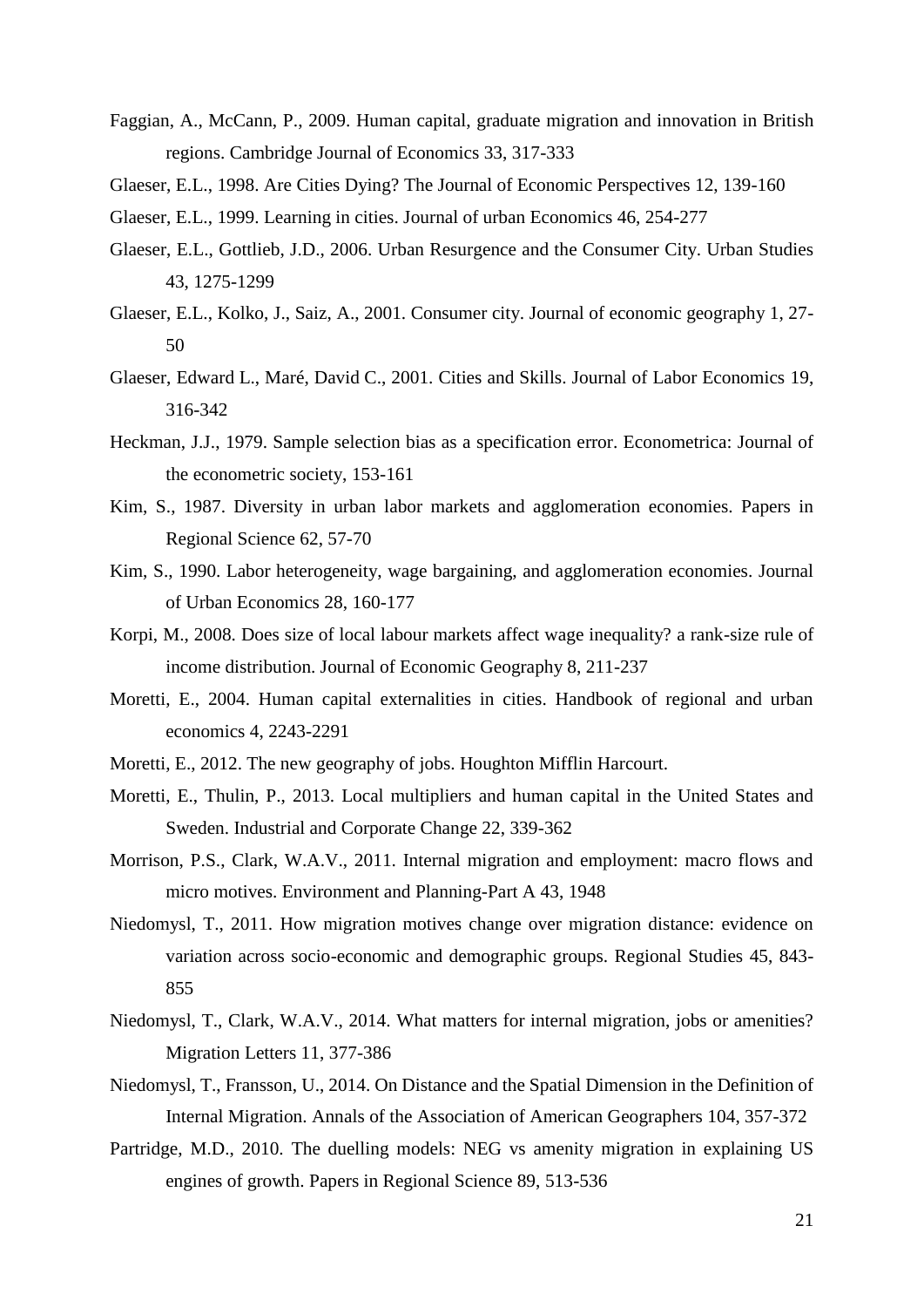- Puga, D., 2010. The Magnitude and Causes of Agglomeration Economies\*. Journal of Regional Science 50, 203-219
- Rosenthal, S.S., Strange, W.C., 2004. Evidence on the nature and sources of agglomeration economies. Handbook of regional and urban economics 4, 2119-2171
- Shapiro, J.M., 2006. Smart cities: quality of life, productivity, and the growth effects of human capital. The review of economics and statistics 88, 324-335
- Simon, C.J., 1998. Human capital and metropolitan employment growth. Journal of Urban Economics 43, 223-243
- Storper, M., Scott, A.J., 2009. Rethinking human capital, creativity and urban growth. Journal of economic geography, lbn052
- Wheeler, C.H., 2006. Cities and the growth of wages among young workers: Evidence from the NLSY. Journal of Urban Economics 60, 162-184
- Yankow, J.J., 2006. Why do cities pay more? An empirical examination of some competing theories of the urban wage premium. Journal of Urban Economics 60, 139-161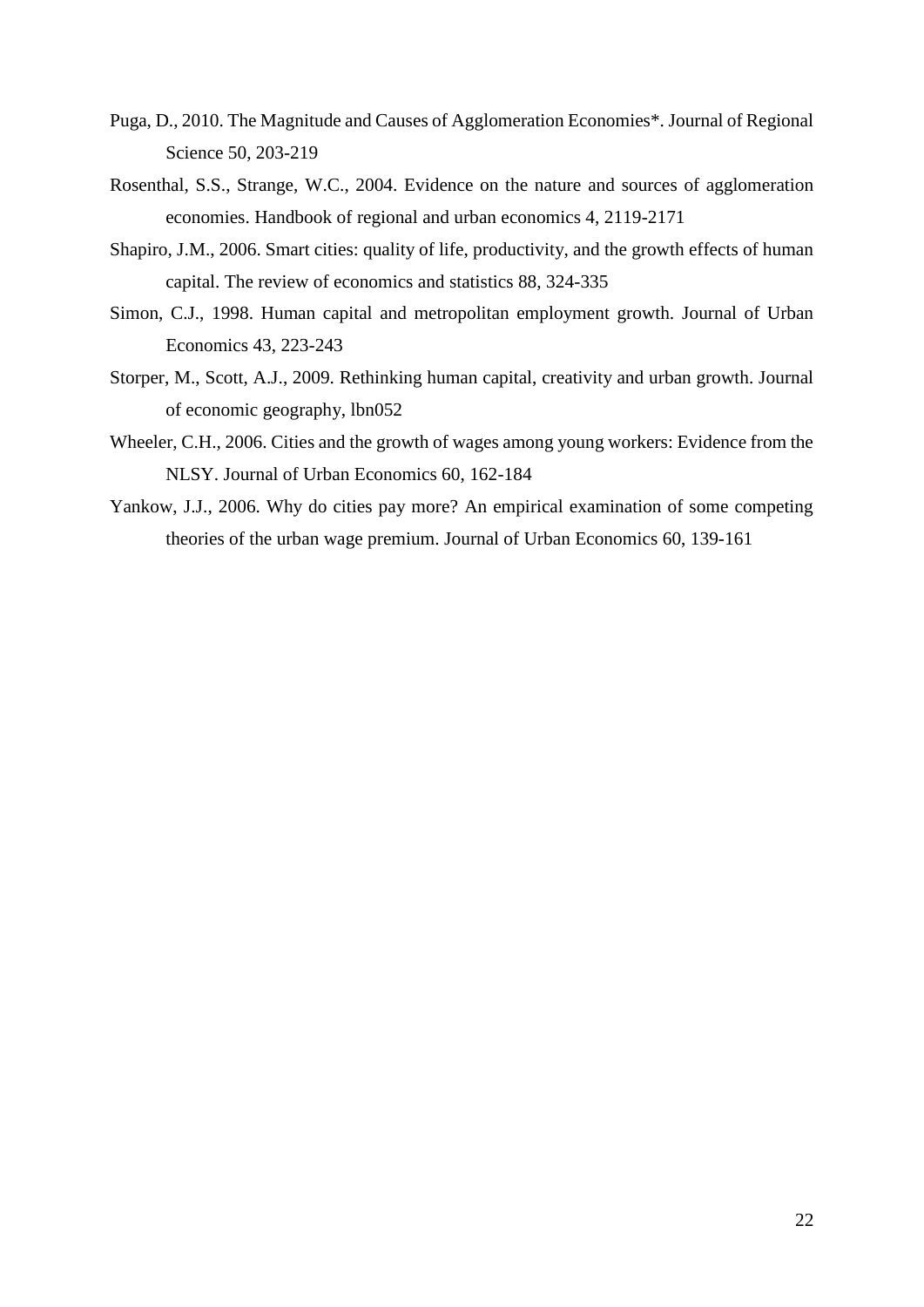# **8. Appendix**

|  | <b>Table A1.</b> Main variables of interest and other controls; definitions |
|--|-----------------------------------------------------------------------------|
|--|-----------------------------------------------------------------------------|

| Urban migrant                   | Coded one if residing in an urban region;<br>Stockholm, Gothenburg or Malmö            |
|---------------------------------|----------------------------------------------------------------------------------------|
| City region migrant             | Coded one if residing in a city region (46 city                                        |
| Countryside migrant             | regions in total)<br>Coded one if residing in a countryside region<br>$(197$ in total) |
| Mover                           | Changing regional category post initial<br>migration, 2000-2001                        |
| Male                            | Coded one if male                                                                      |
| Age (ln)                        | Individual's age squared                                                               |
| First generation immigrant      | Born outside of Sweden                                                                 |
| Second generation immigrant     | Both parents foreign born                                                              |
| Spouse with higher education    | Spouse with tertiary education                                                         |
| Spouse without higher education | Spouse without tertiary<br>education                                                   |
| Lagged wage income              | Previous year's wage income                                                            |
| Natural science                 | Degree or diploma in the natural sciences                                              |
| Engineering                     | Degree or diploma in engineering                                                       |
| Private sector                  | Working in the private sector (public sector<br>reference category)                    |
| Establishment size              | No. of employed at place of work (ln)                                                  |
| Tenure                          | Time on the job (no. of years)                                                         |
| Tenure squared                  | Time on the job squared                                                                |
| Job change                      | Change of jobs (both of workplace and<br>employer)                                     |
| <b>MNE</b>                      | Working within a multi-national firm                                                   |
| Heckman's lambda                | Adjustment term for self-selection                                                     |